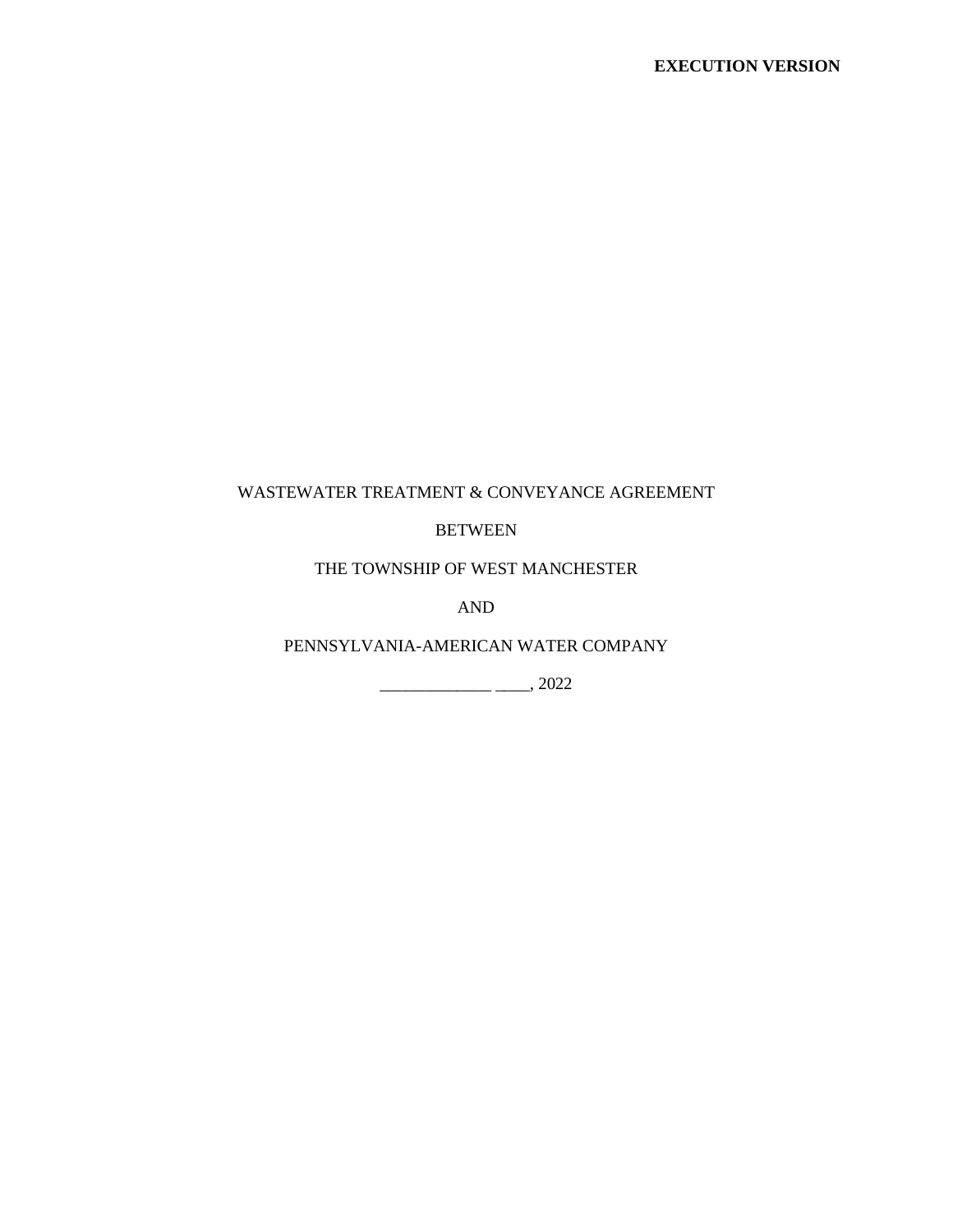# **TABLE OF CONTENTS**

| Section 4 – Right to Discharge to West Manchester Township Collection System and Reconciliation of |
|----------------------------------------------------------------------------------------------------|
|                                                                                                    |
|                                                                                                    |
|                                                                                                    |
|                                                                                                    |
|                                                                                                    |
| Article IV - COLLECTION FACILITIES, METERS AND INTERCONNECTIONS 10                                 |
|                                                                                                    |
|                                                                                                    |
|                                                                                                    |
|                                                                                                    |
|                                                                                                    |
|                                                                                                    |
|                                                                                                    |
|                                                                                                    |
|                                                                                                    |
|                                                                                                    |
|                                                                                                    |
|                                                                                                    |
|                                                                                                    |
|                                                                                                    |
|                                                                                                    |
|                                                                                                    |
|                                                                                                    |
|                                                                                                    |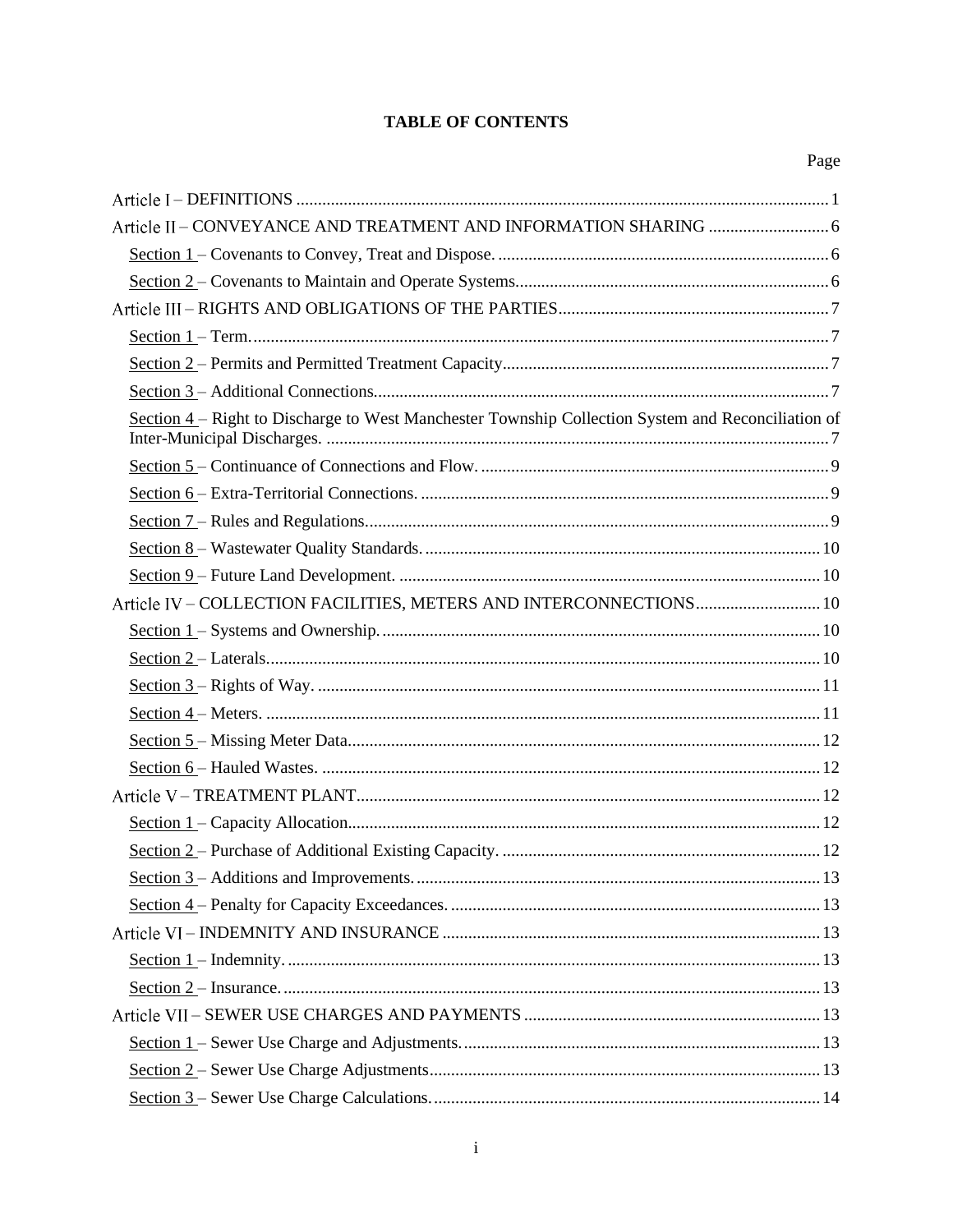| Article VIII - CHANGE OF LAW, PAYMENTS AND DISPUTE RESOLUTION  15 |
|-------------------------------------------------------------------|
|                                                                   |
|                                                                   |
|                                                                   |
|                                                                   |
|                                                                   |
|                                                                   |
|                                                                   |
|                                                                   |
|                                                                   |
|                                                                   |
|                                                                   |
|                                                                   |
|                                                                   |
|                                                                   |
|                                                                   |
|                                                                   |
|                                                                   |
|                                                                   |
|                                                                   |
|                                                                   |
|                                                                   |
|                                                                   |
|                                                                   |
|                                                                   |
|                                                                   |
|                                                                   |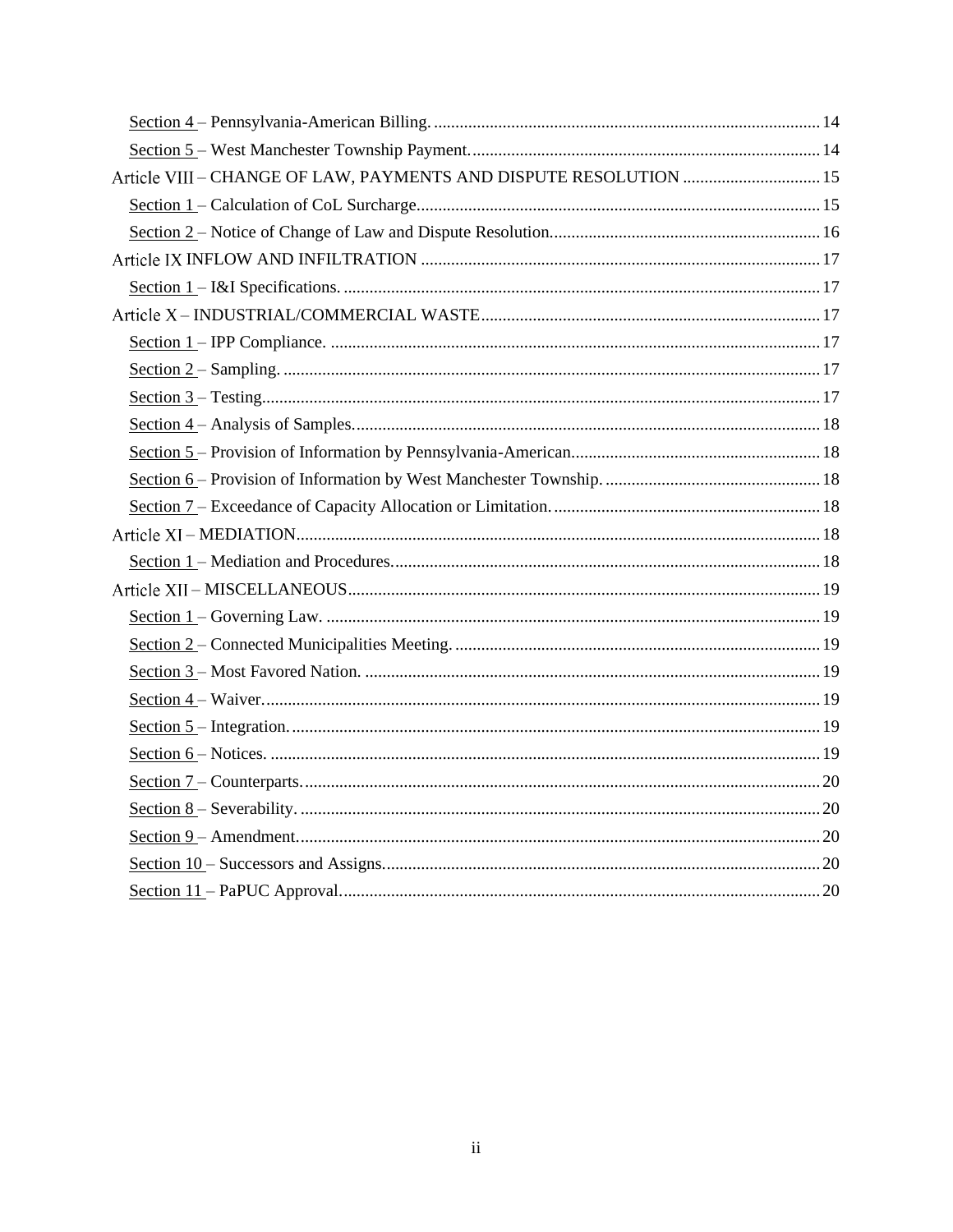# **EXHIBITS**

| Exhibit A | $\qquad \qquad -$        | Points of Connection, System Map and Meter Connections (CONFIDENTIAL |
|-----------|--------------------------|----------------------------------------------------------------------|
|           |                          | PUBLIC UTILITY SECURITY INFORMATION)                                 |
| Exhibit B | $\overline{\phantom{m}}$ | <b>IPP</b> Establishments                                            |
| Exhibit C | $ \,$                    | Pennsylvania-American Water Company's Rules and Regulations          |
| Exhibit D | $\overline{\phantom{m}}$ | Capacity Allocation and Limitations                                  |
| Exhibit E | $\overline{\phantom{a}}$ | Laterals and Mains                                                   |
| Exhibit F | $\overline{\phantom{0}}$ | Certificate of Insurance                                             |
| Exhibit G | $\overline{\phantom{0}}$ | Sample Sewer Usage Charges                                           |
| Exhibit H | $\qquad \qquad -$        | Inflow and Infiltration Specifications                               |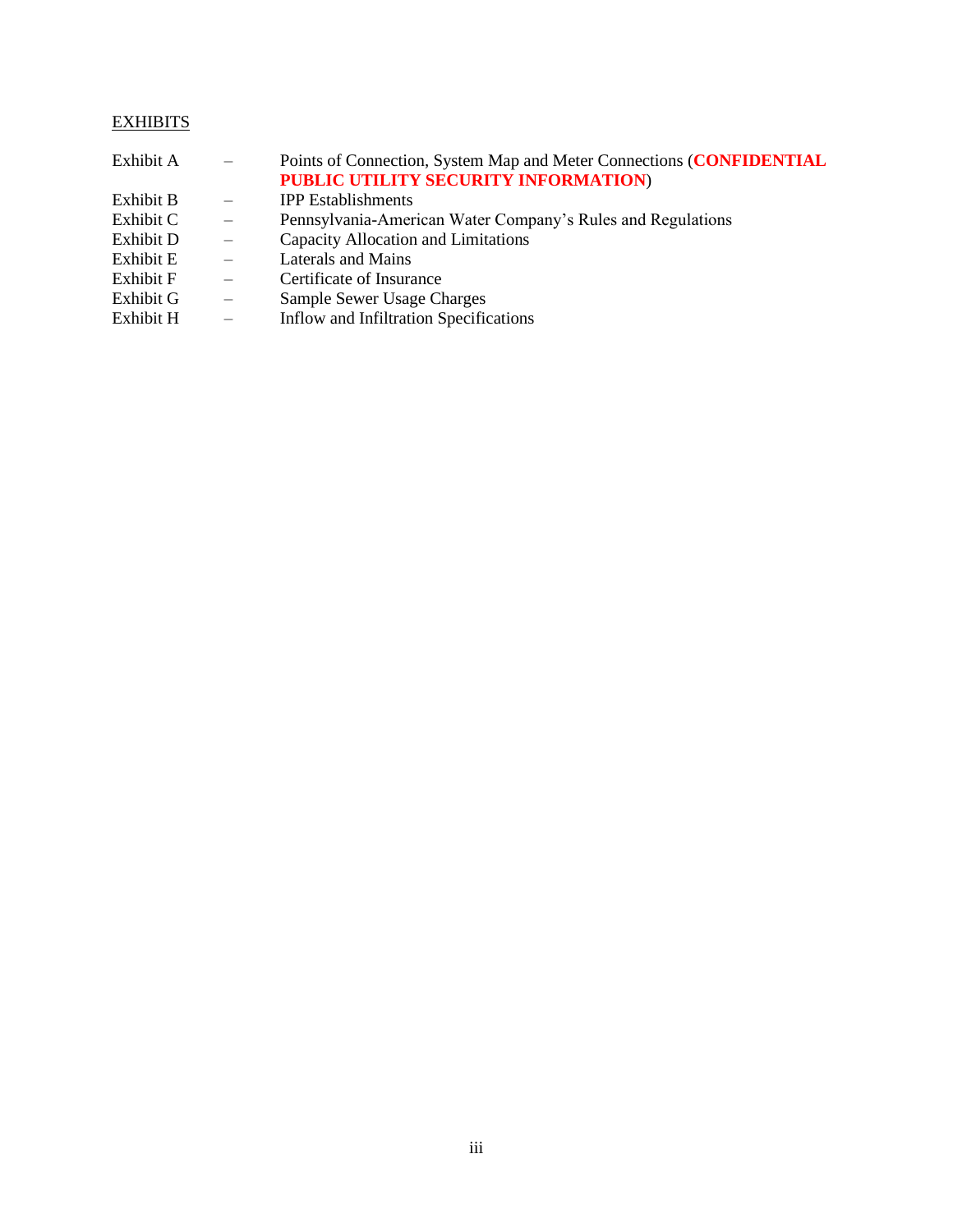#### WASTEWATER TREATMENT & CONVEYANCE AGREEMENT

#### THIS WASTEWATER TREATMENT & CONVEYANCE AGREEMENT is made on

\_\_\_\_\_\_\_\_\_\_ day of \_\_\_\_\_\_\_\_\_\_, 2022 between Pennsylvania-American Water Company ("Pennsylvania-American"), 852 Wesley Drive, Mechanicsburg, PA 17055 and the Township of West Manchester ("West Manchester Township"), York County, Pennsylvania.

WHEREAS, Pennsylvania-American is a regulated water and wastewater public utility, organized and existing under the laws of the Commonwealth of Pennsylvania; and

WHEREAS, Pennsylvania-American anticipates acquiring and then operating a wastewater treatment plant and a collection and conveyance system, providing public sewer services to various municipalities in and near York County, Pennsylvania, which wastewater treatment facilities currently are owned and operated by the York City Sewer Authority (the "York System"); and

WHEREAS, West Manchester Township owns and operates the West Manchester Township Collection System (defined below) in West Manchester Township, York County, Pennsylvania; and

WHEREAS, West Manchester Township is a municipal corporation, organized and existing under the laws of the Commonwealth of Pennsylvania, and provides wastewater collection service to residential, commercial, industrial and institutional users within the municipal limits of West Manchester Township; and

WHEREAS, the West Manchester Township Collection System (defined below) is connected to the York System to be acquired by Pennsylvania-American at Points of Connection (defined below) set forth on Exhibit A (**CONFIDENTIAL PUBLIC UTILITY SECURITY INFORMATION**); and

WHEREAS, upon the closing of the transaction to acquire the York System, Pennsylvania-American will provide wastewater conveyance, treatment and disposal services for West Manchester Township to discharge its Wastewater (defined below) into the Sewage System (defined below); and

WHEREAS, Pennsylvania-American will provide Industrial Pretreatment Program (defined below) services directly to certain industrial customers within the municipal boundaries of West Manchester Township; and

WHEREAS, it is in the public interest that both Pennsylvania-American and West Manchester Township reach an agreement whereby Pennsylvania-American accepts, treats and disposes of Wastewater from West Manchester Township at the Treatment Plant (defined below) pursuant to the terms of this Agreement.

NOW, THEREFORE, in consideration of the covenants and obligations set forth in this Agreement and intending to be legally bound hereby, Pennsylvania-American and West Manchester Township agree as follows:

#### – DEFINITIONS

In addition to the capitalized terms defined elsewhere in this Agreement, the following terms, as used in this Agreement (unless otherwise specified herein), have the meanings set forth in this Article I:

Additional Capacity Reservation Fee – A capacity reservation fee paid by West Manchester Township in an amount set forth in Rules and Regulations (defined below), for capacity at the Treatment Plant made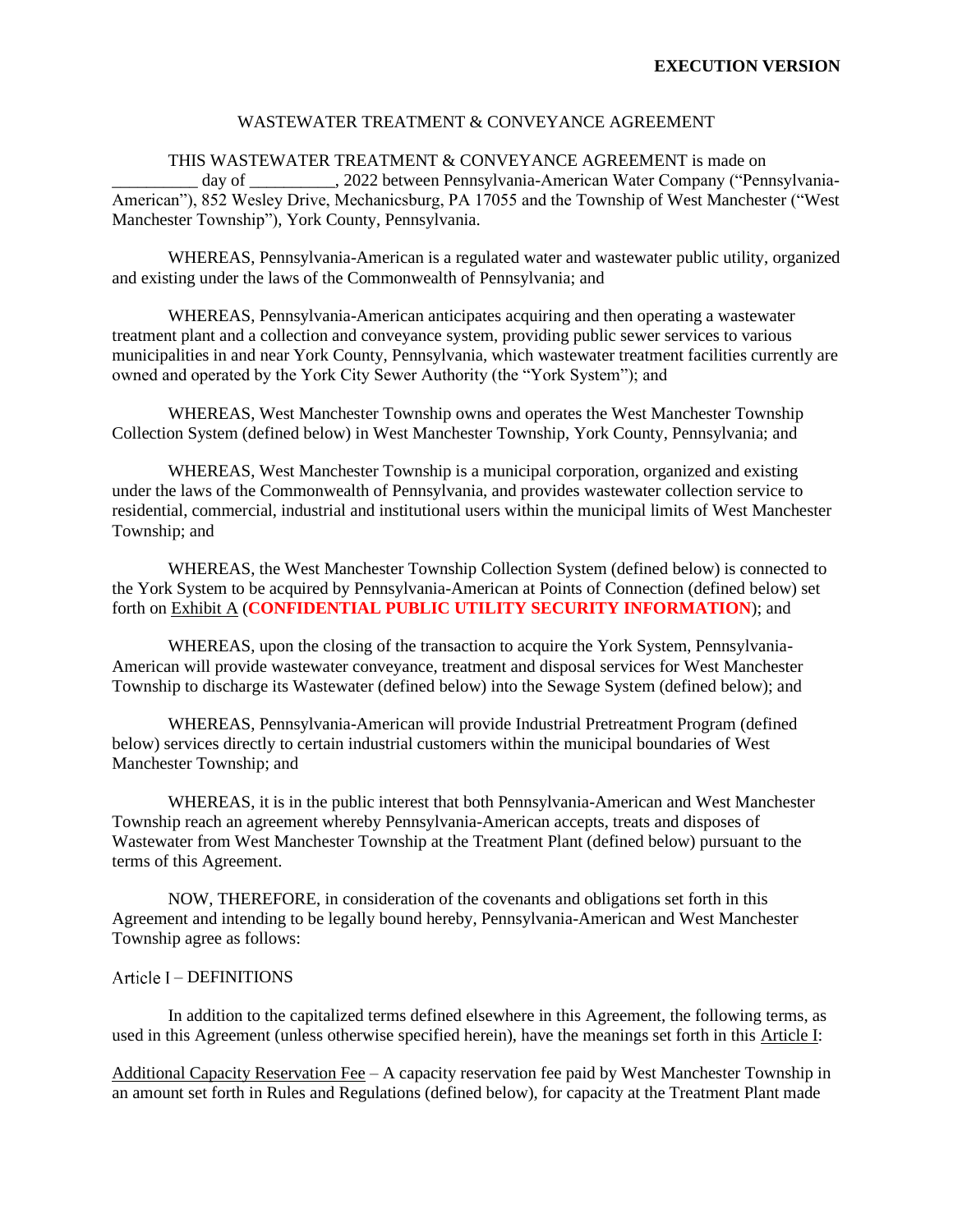available by Pennsylvania-American under Section 2 of Article V (regarding "Purchase of Additional Existing Capacity").

AOCC – The US EPA Administrative Order for Compliance on Consent dated September 29, 2021, in order to comply with the effluent limitations, terms and conditions of NPDES Permit No. PA0026263 effective September 1, 2017 or in any required amendment to the AOCC.

Applicable  $Law - (1)$  any federal, state or local law, code or regulation; (2) any formally adopted and generally applicable rule, requirement, determination, standard, policy, or implementation schedule of any Governmental Authority having jurisdiction; (3) any established interpretation of law or regulation utilized by a Governmental Authority if such interpretation is documented by such Governmental Authority and generally applicable; (4) any Governmental Approval; and (5) any Order; in each case having the force of law and applicable to the design, improvement, operation, maintenance, repair or performance of the Treatment Plant or the management of Residuals.

BOD (Biochemical Oxygen Demand) – The quantity of oxygen expressed in terms of concentration as milligrams per liter, utilized in the biochemical oxidation of organic matter under standard laboratory procedure for 5 days at 20° Centigrade. The standard laboratory procedure is set forth in the latest edition of "Standard Methods for the Examination of Water and Wastewater" published by the American Public Health Association, the American Water Works Association, and/or the Water Pollution Control Federation.

Change of Law – The adoption, issuance, modification or change of interpretation of any Applicable Law by a Governmental Authority, involving any of the following requirements affecting the design, capacity, improvement, operation, maintenance, or repair or performance of the Treatment Plant or the management of Residuals that are more stringent than those in effect on the CoL Date, that are applicable to the Treatment Plant and that require implementation of a Material CapEx Project or result in a Material O&M Expense Increase:

- (1) New or more stringent effluent limits, treatment standards, air emission limits, or requirements applicable to management of Residuals at the Treatment Plant;
- (2) Requirements to reduce the energy consumption or increase the energy efficiency of the Treatment Plant, or to limit the types of energy sources that the Treatment Plant may utilize;
- (3) Requirements relating to floodplain management or floodproofing of the Treatment Plant;
- (4) Assessment of taxes, fees or charges by a Governmental Authority based upon the volume and/or concentration of effluent discharged by the Treatment Plant; or
- (5) Any other more stringent change to Applicable Law requiring modification of the design capacity, treatment processes, physical plant or equipment, operation, maintenance, repair or performance of the Treatment Plant or management of Residuals.

City of York Collection System – The wastewater collection system, including all related and necessary facilities, owned and operated by Pennsylvania-American, including all future additions, extensions and improvements to it, that exclusively serves the customers located within the City of York.

Connected Municipalities – the Township of Manchester, the Borough of North York, the Township of Spring Garden, the Township of Springettsbury, and the Township of York; provided that the term Connected Municipalities shall include the system in the Borough of West York owned and operated by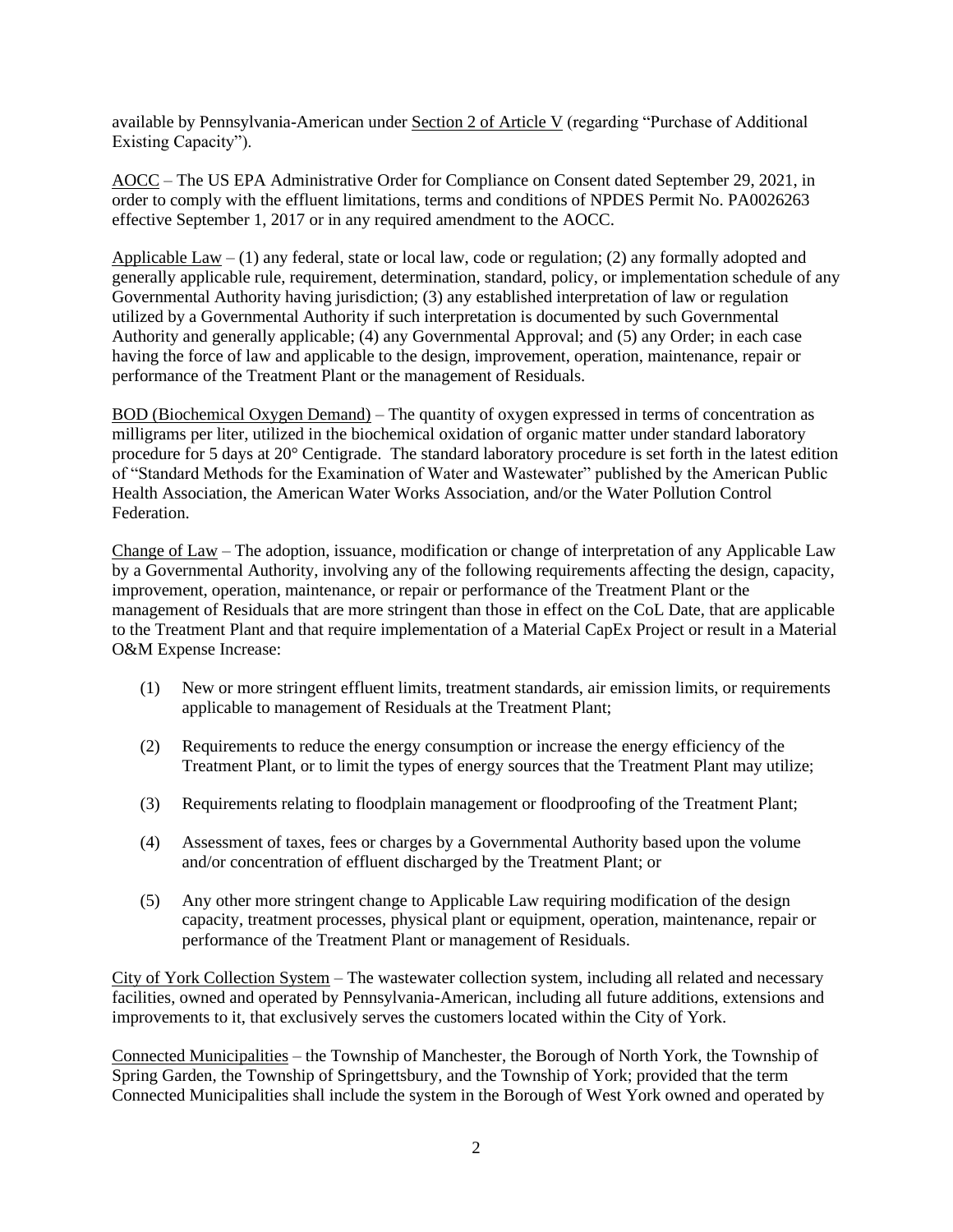The York Water Company if The York Water Company executes a bulk services agreement materially consistent with the terms of this Agreement.

CoL Date - January 1, 2022.

CoL Surcharge – Defined in Section 1 of Article VIII.

 $CPI - A$  number equal to the rolling three (3) year average percentage change in the Consumer Price Index for Urban Wage Earners and Clerical Workers, Series Id: CWUR0000SEHG01, Water and sewerage maintenance in U.S. city average, water and sewerage maintenance (1982-84 = 100), nonseasonally adjusted.

Customer Expansion Request – A request by West Manchester Township to Pennsylvania-American to expand Treatment Plant capacity for the use and benefit of West Manchester Township in exchange for the payment of an Additional Capacity Reservation Fee.

Domestic Wastewater – The liquid waste or liquid borne waste: (1) resulting from the non-commercial preparation, cooking and handling of food; (2) consisting of human excrement; or (3) consisting of wastewater, non-commercial laundering water, domestic housekeeping wastewater, and similar types of wastes from domestic sanitary uses.

Effective Date – The date of the consummation of the transaction between Pennsylvania-American and the City of York regarding the acquisition of the Sewage System by Pennsylvania-American.

Equivalent Dwelling Unit or "EDU" – The equivalent of 350 gallons per day per residential user.

Governmental Approval – Any permit, license, certificate, Order, consent, authorization, franchise, registration, or other approval from, or required by, any Governmental Authority.

Governmental Authority – Any federal, state, county, municipal, or regional legislative, executive, judicial or other governmental board, agency, authority, commission, administration, court or other body, or any official thereof, having jurisdiction.

GPD – The gallons of Wastewater discharged during a 24-hour period from midnight to midnight.

Hauled Wastes – All Residuals that are introduced into the West Manchester Township's Collection System that is discharged from a tank truck or other hauling vehicle.

Identified Bulk Municipalities – Collectively, the Township of Manchester, the Borough of North York, the Township of Spring Garden, the Township of West Manchester, and the Township of York, collectively, the "Identified Bulk Municipalities"; provided that the term Identified Bulk Municipalities shall include the system in the Borough of West York owned and operated by The York Water Company if The York Water Company executes a bulk services agreement materially consistent with the terms of this Agreement.

Industrial/Commercial Waste Pretreatment Program or IPP – On and after the Effective Date, the program established by Pennsylvania-American that requires the establishments set forth on Exhibit B to monitor, test, treat and control as necessary pollutants in their Wastewater prior to discharge into the West Manchester Township Collection System and then into the Sewage System.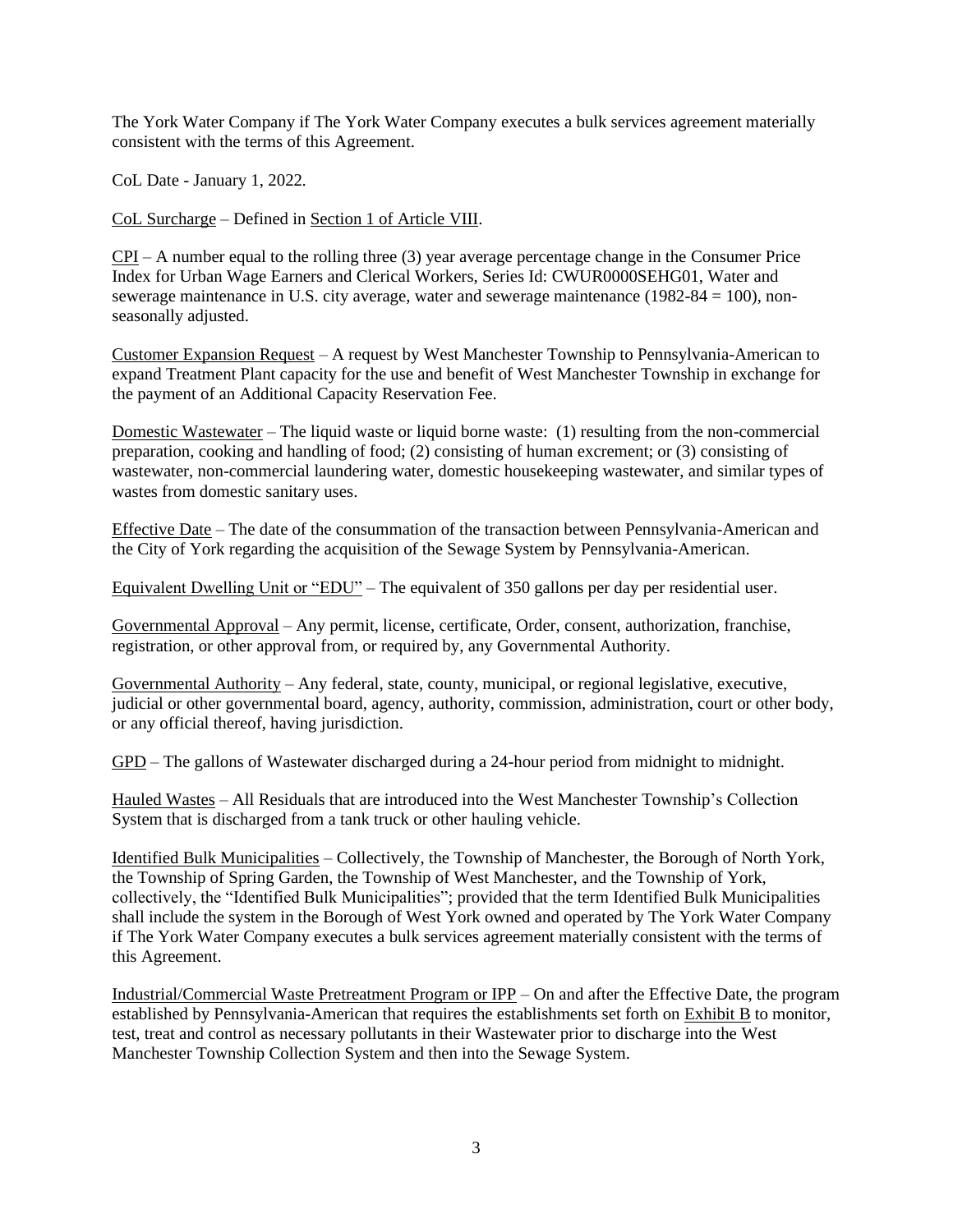Industrial/Commercial Waste – Industrial waste originating from the establishments set forth on Exhibit B, as distinct from Domestic Wastewater. For the purposes of this Agreement, the terms "industrial waste" and "establishment" are defined in Section 1 of the Act of June 22, 1937 (P.L.1987, No.394), as amended, known as The Clean Streams Law.

Infiltration – The seepage of groundwater into the West Manchester Township Collection System or the Sewage System, including service connections, which occurs through defective or cracked pipes, pipe joints, connections and manholes.

Inflow – Stormwater that enters the West Manchester Township Collection System or the Sewage System directly, through sources including but not limited to: storm drains, area drains, roof drains, sump pumps, manhole covers, etc.

Material CapEx Project – A project or group of directly related projects (determined to be prudent and recoverable by the PaPUC) necessary to comply with requirements imposed by one or more Change of Law events that involve physical improvements to the Treatment Plant requiring a capital expenditure of \$1,000,000 or more with respect to Items (1)-(4) in the definition of "Change of Law" or \$3,000,000 or more with respect to Item (5) in the definition of "Change of Law", *except that* a "Material CapEx Project" does not include any capital project that (i) was included in the Planned Capital Projects; (ii) is necessary in order for Pennsylvania-American to comply with Applicable Law on or prior to the CoL Date; (iii) is necessary to implement the ten (10) corrective action projects specified in the AOCC; or (iv) is related exclusively to the City of York Collection System (provided further that exceptions (ii) and (iii) do not apply to any more stringent effluent limitations, requirements, terms and conditions contained in any NPDES Permit or in any amendment to the AOCC or other Order by USEPA after the CoL Date).

Material O&M Expense Increase – An increase in the total costs of operation and maintenance of the Treatment Plant (determined to be prudent and recoverable by the PaPUC) ("Treatment Plant O&M Costs") necessary to comply with requirements imposed by a single Change of Law event or related Change of Law events (A) by 4.0 percent or more with respect to increased O&M costs associated with a Material CapEx Project; or (B) for O&M costs not associated with a Material CapEx Project, by 6.0 percent or more with respect to Items (1)-(4) in the definition of "Change of Law" or 9.0 percent or more with respect to Item (5) in the definition of "Change in Law", in each case compared to the Treatment Plant O&M costs absent such requirements, *except that* a "Material O&M Expense Increase" does not include (i) any increased O&M costs arising from Planned Capital Projects; (ii) increased O&M costs for Pennsylvania-American to comply with Applicable Law on or prior to the CoL Date; (iii) increased O&M costs to implement the ten (10) corrective action projects specified in the AOCC; or (iv) increased O&M costs related exclusively to the City of York Collection System (provided further that exceptions (ii) and (iii) do not apply to any more stringent effluent limitations, requirements, terms and conditions contained in any NPDES Permit or in any amendment to the AOCC or other Order by USEPA after the CoL Date).

Meter Locations – The meter pits, manholes, or other locations where Pennsylvania-American wastewater flow meters are located.

Order – Any judicial order or administrative order issued by a Governmental Authority, including any decree, consent decree, consent order, decision or similar document, imposing obligations with respect to the design, improvement, operation, maintenance, or repair or performance of the Treatment Plant or the management of Residuals.

Party – West Manchester Township or Pennsylvania-American and the term "Parties" means collectively West Manchester Township and Pennsylvania-American.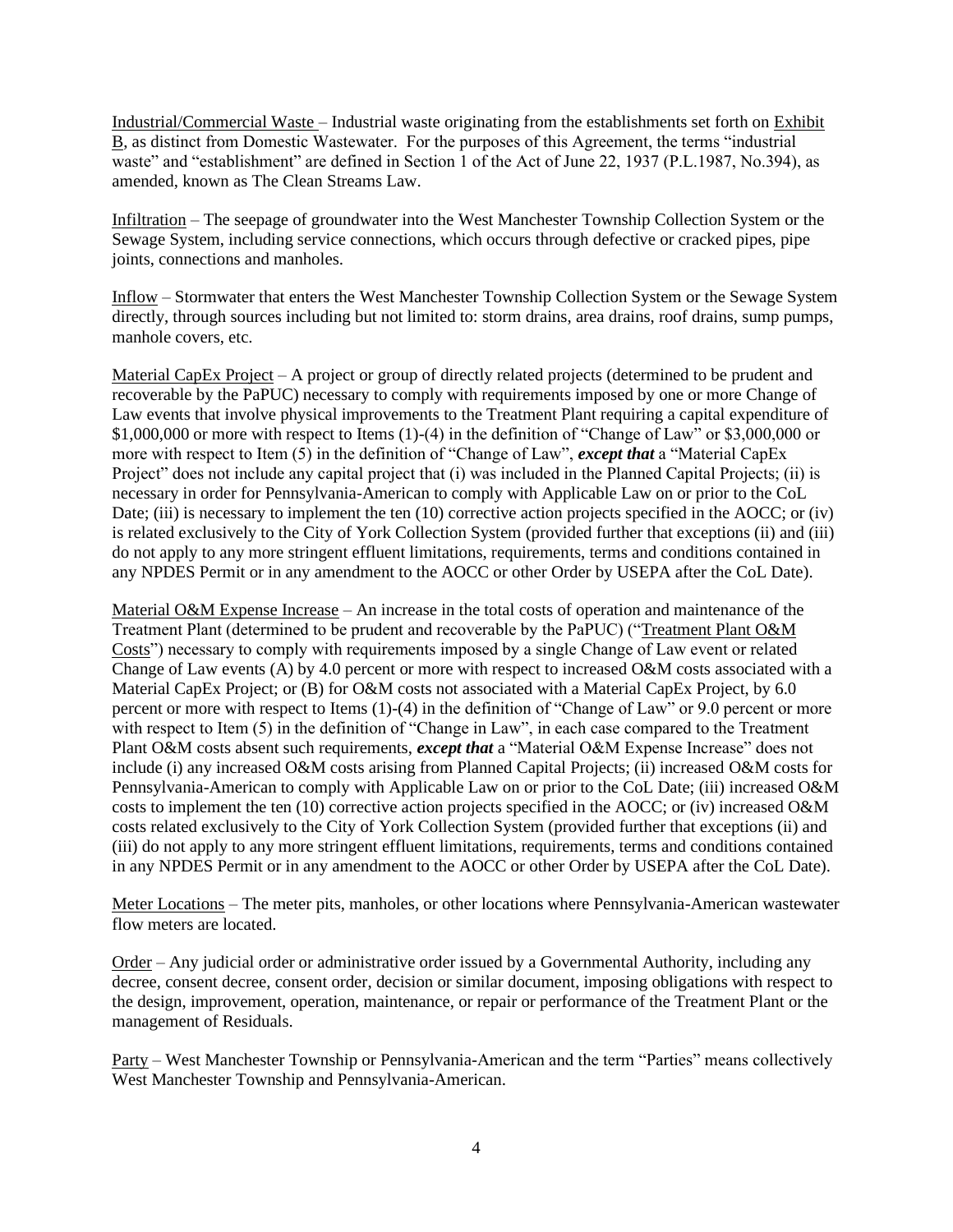PaDEP – The Pennsylvania Department of Environmental Protection.

PaPUC – The Pennsylvania Public Utility Commission.

Planned Capital Projects – Those capital projects included Pennsylvania-American's financial assumptions and projections for the York System that provide the basis for agreeing upon the base Sewer Use Charge set forth in the Agreement.

Point of Connection – Point or points at which (i) Pennsylvania-American receives and conveys Wastewater from the West Manchester Township Collection System to a point for treatment and disposal at the Sewage System and (ii) Pennsylvania-American discharges wastewater into the West Manchester Township Collection System. Each Point of Connection is set forth on Exhibit A (**CONFIDENTIAL PUBLIC UTILITY SECURITY INFORMATION**), as updated from time to time by the mutual agreement of the Parties.

Rate Deficiency Finding – The entry of a final and unappealable order by the PaPUC, after the Effective Date, finding that the Sewer Use Charge or any other charge under this Agreement is inadequate to recover Pennsylvania-American's cost to provide service (including, where applicable, a reasonable return on capital investment) from West Manchester Township and directing that such shortfall be imputed to Pennsylvania-American's shareholders. A Rate Deficiency Finding will not be considered a Change of Law.

Regulatory Rate Change – The entry of a final and unappealable final order by the PaPUC, after the Effective Date, ordering that the Sewer Use Charge or any other charge under this Agreement be increased.

Residuals – Any solid, liquid or other wastes produced in the course of operation, maintenance and repair of the Treatment Plant. By way of illustration, but without limitation, Residuals include sludges generated in the course of treatment processes at the Treatment Plant.

Rules and Regulations – Exclusive of the Sewer Use Charge or any CoL Surcharge, which are set solely by the terms of this Agreement, the then-current rules and regulations established by Pennsylvania-American from time to time as approved by the PaPUC. The current Rules and Regulations are set forth on Exhibit C.

Sewage System – The existing sanitary wastewater collection, conveyance, treatment and disposal facilities, together with other related facilities and appurtenances and any future additions, modifications and improvements thereto, in and adjacent to the City of York (including the City of York Collection System), which will be owned and operated by Pennsylvania-American on the Effective Date and which are utilized in part for the collection and conveyance of Wastewater originating from the West Manchester Township's Points of Connection through the Treatment Plant.

Sewer Use Charge – The Sewer Use Charge for West Manchester Township is \$3.75/1,000 gallons until the third anniversary of the Effective Date ("Freeze Period") and thereafter determined in accordance with Article VII.

State of Emergency – A state of emergency that is declared by authorities of the Commonwealth of Pennsylvania or the United States of America that causes an increase in Wastewater flow into the Treatment Plant for an area including West Manchester Township, the Connected Municipalities or the City of York.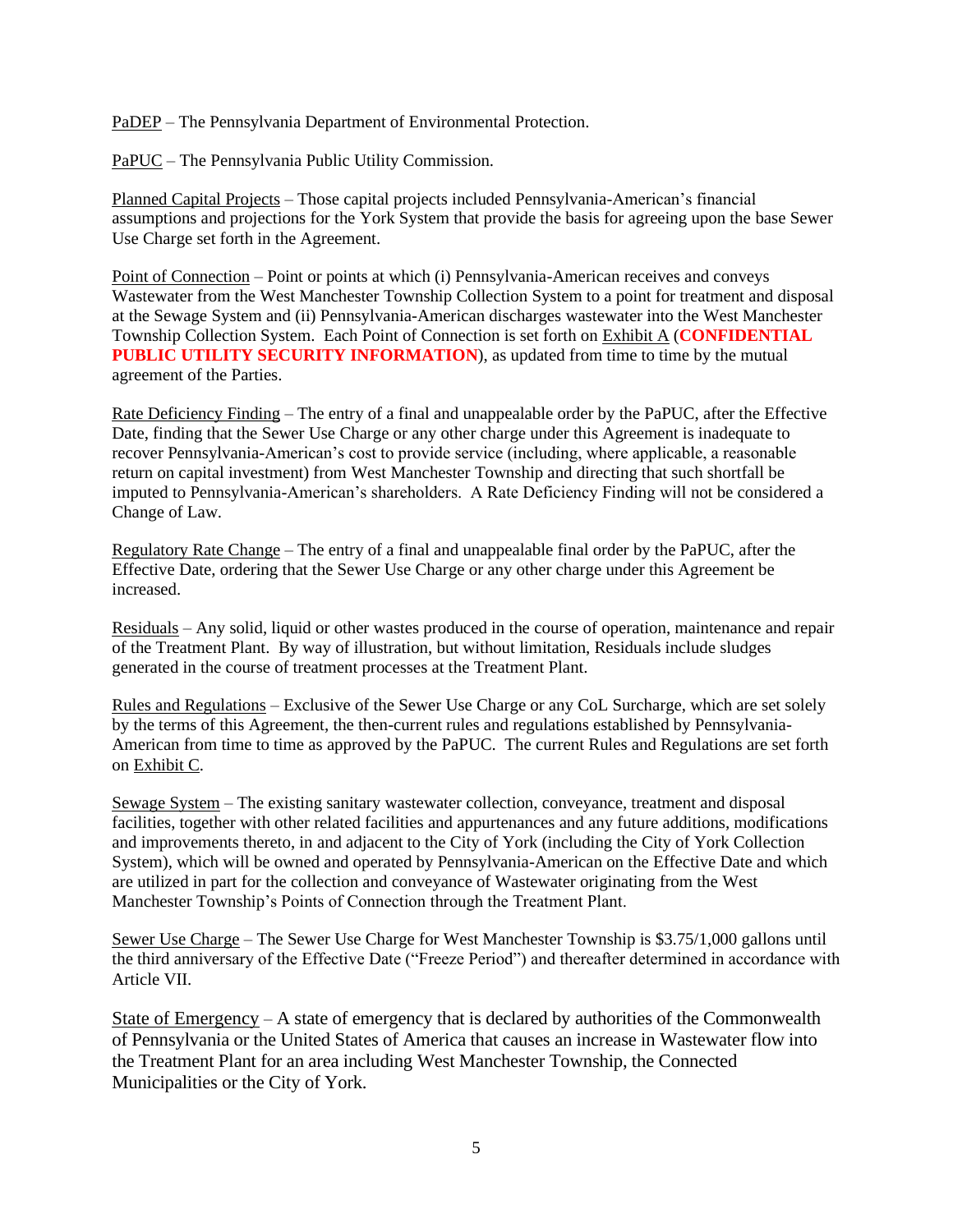Term – Defined in Section 1 of Article III.

Total Suspended Solids ("TSS") – The total matter in water, wastewater or other liquids which is retained by laboratory filtering, expressed in terms of concentration as milligrams per liter.

Treatment Plant – Existing wastewater treatment plant facility, which is part of the Sewage System and will be owned and operated by Pennsylvania-American on the Effective Date, utilized in part for the treatment and disposal of Wastewater originating from the West Manchester Township Collection System, together with any additions, modifications and/or improvements thereto.

US EPA – The United States Environmental Protection Agency.

Wastewater– Any used water and water-carried solids collected or conveyed by a sewer, including:

(1) Sewage, as defined in Section 2 of the act of January 24, 1966 (1965 P.L.1535, No.537), known as the Pennsylvania Sewage Facilities Act;

- (2) Industrial/Commercial Waste subject to the IPP;
- (3) Infiltration or Inflow; and
- (4) Other water containing solids or pollutants.

The term does not include stormwater collected in a municipal separate storm sewer, as that term is defined by 40 CFR 122.26(b)(8) (relating to stormwater discharges (applicable to State NPDES programs, see §123.25)).

Wastewater Quality Standards – Defined in Section 8 of Article III.

West Manchester Township Collection System – The wastewater collection system, including all related and necessary facilities, owned and operated by West Manchester Township, including all future additions, extensions and improvements to it.

## – CONVEYANCE AND TREATMENT AND INFORMATION SHARING

Section 1 **– Covenants to Convey, Treat and Dispose.** West Manchester Township shall (i) convey all Wastewater flowing through the West Manchester Township Collection System to the Sewage System (at one or more Points of Connection set forth on Exhibit A (**CONFIDENTIAL PUBLIC UTILITY SECURITY INFORMATION**)) and (ii) pay the Sewer Use Charge and other charges, as applicable, to Pennsylvania-American in accordance with this Agreement. Pennsylvania-American shall (i) accept all Wastewater conveyed from West Manchester Township to the Sewage System (at one or more Points of Connection set forth on Exhibit A (**CONFIDENTIAL PUBLIC UTILITY SECURITY INFORMATION**)); (ii) treat and dispose of all conveyed Wastewater in common with other wastes flowing from and through the Sewage System and (iii) charge the Sewer Use Charge and other charges, as applicable, in accordance with this Agreement. In accordance with Section 4 of Article III, Pennsylvania-American may discharge Wastewater originating from the Sewage System (at one or more Points of Connection set forth on Exhibit A (**CONFIDENTIAL PUBLIC UTILITY SECURITY INFORMATION**) in accordance with this Agreement.

Section 2 **– Covenants to Maintain and Operate Systems.** The Parties shall operate each of their systems (West Manchester Township Collection System and the Sewage System) continuously and keep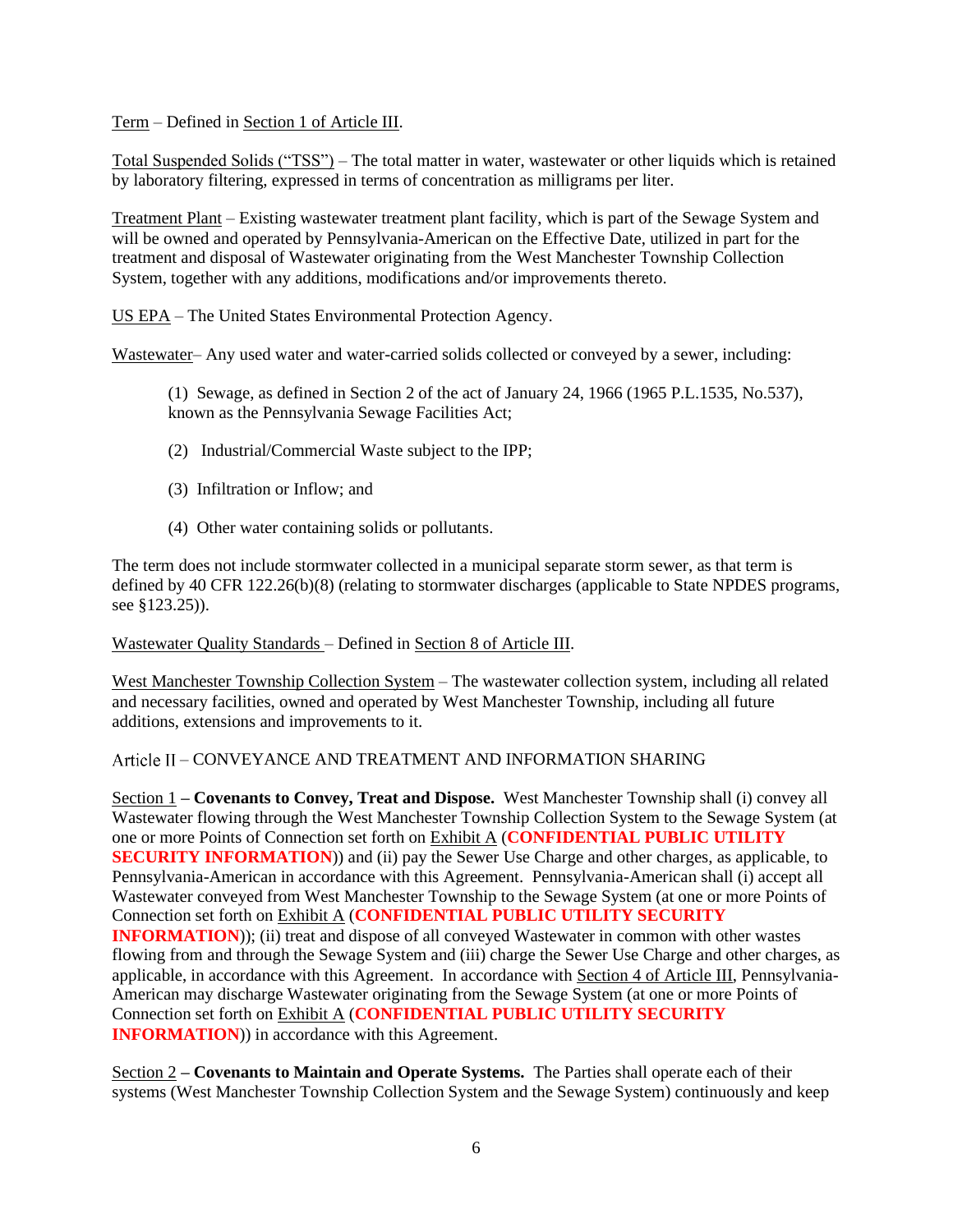and maintain the same at all times in good repair and order, and in good and efficient operating condition, and to meet the standards prescribed by the PaDEP, the PaPUC or any other Governmental Authority having jurisdiction over the Parties' respective systems.

## – RIGHTS AND OBLIGATIONS OF THE PARTIES

Section 1 **– Term.** This Agreement is effective as of the Effective Date and continues in effect for a period of forty (40) years from the Effective Date (the "Term"). After expiration of the Term, the Agreement will continue in effect until one Party terminates the Agreement upon at least three (3) years written notice to the other Party.

Notwithstanding the previous paragraph, during the Term:

i) If a Regulatory Rate Change takes effect, West Manchester Township may terminate the Agreement upon five (5) years written notice of termination to Pennsylvania-American. West Manchester Township may provide the notice of termination within one (1) year of the effective date of the Regulatory Rate Change. Pennsylvania-American shall not directly or indirectly request or advocate for a Regulatory Rate Change.

ii) If a Rate Deficiency Finding takes effect, Pennsylvania-American may terminate the Agreement upon nine (9) years written notice of termination to West Manchester Township. Pennsylvania-American may provide notice of termination within one (1) year of the effective date of the Rate Deficiency Finding.

iii) During the first six (6) months after a Party gives notice of early termination under this paragraph, the Parties shall engage in good faith negotiations regarding a revised Sewer Use Charge or other charge. Upon the request of one Party, the Parties will enlist the assistance of a qualified, mutually acceptable mediator in the negotiation. The costs of the mediator will be shared equally.

Section 2 **– Permits and Permitted Treatment Capacity.** The Parties acknowledge that the Treatment Plant has permitted capacities set forth in NPDES Permit No. PA0026263 dated September 1, 2017, issued by the PaDEP. During the Term, Pennsylvania-American shall, subject to any change in law, rule, regulation or order by Governmental Authority that was neither requested by Pennsylvania-American nor brought about by its inaction, maintain the rated treatment capacity permitted on the Effective Date.

Section 3 **– Additional Connections.** West Manchester Township may, provided it is in compliance with respect to its obligations under this Agreement, make additional connections to the West Manchester Township Collection System provided that the connection or connections do not cause the total amount of Wastewater treated at the Treatment Plant to exceed the capacity allocation limitations for West Manchester Township set forth in Exhibit D.

Section 4 **– Right to Discharge to West Manchester Township Collection System and Reconciliation of Inter-Municipal Discharges.** West Manchester Township grants Pennsylvania-American the right to discharge Wastewater originating from the Sewage System at one or more Points of Connection set forth on Exhibit A (**CONFIDENTIAL PUBLIC UTILITY SECURITY INFORMATION**). Pursuant to this Section 4, Pennsylvania-American shall deduct the discharge amounts from the Sewage System from the total Wastewater flow amount from West Manchester Township to the Sewage System in calculating the Sewer Use Charge or any CoL Surcharge. Discharge amounts from Pennsylvania-American to West Manchester Township will be determined for purposes of calculating final Sewer Use Charge as follows:

i) If metered, the existing wastewater meter pits will be used to measure the amount of wastewater discharged from the Sewage System into the West Manchester Township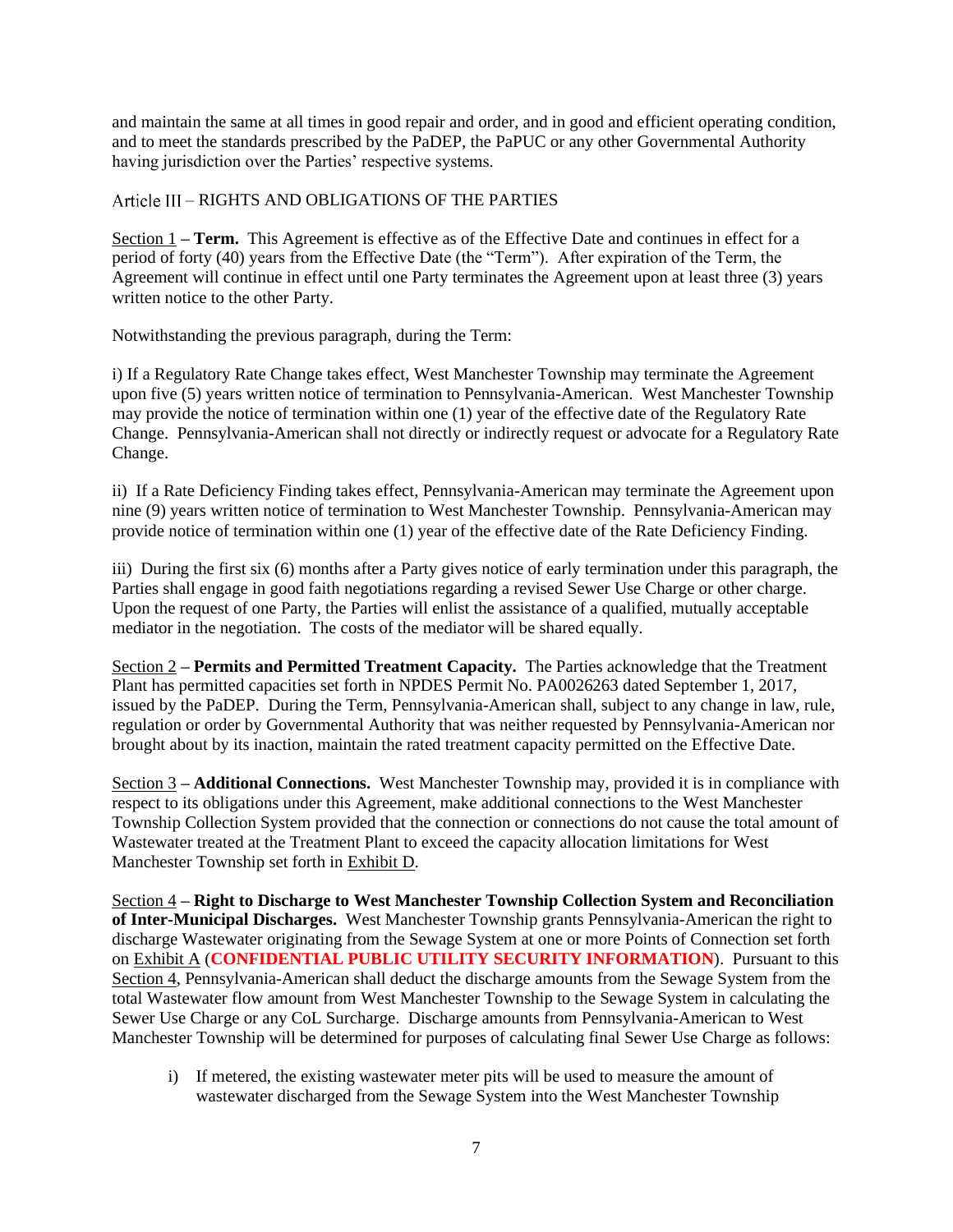Collection System and that amount will be deducted from the existing Wastewater meter total calculations for the Wastewater discharge entering back into the Sewage System from the West Manchester Township Collection System.

- ii) If unmetered and water usage data is available, the discharge from the Sewage System to the West Manchester Township Collection System will be calculated by multiplying water usage data by a factor of 1.3x to account for Infiltration and Inflow and that amount will be deducted from the existing Wastewater meter total calculations for the Wastewater discharge entering back into the Sewage System from the West Manchester Township Collection System.
- iii) If unmetered and water usage data is not available, discharge from the Sewage System to the West Manchester Township Collection System will be calculated by multiplying the number of unmetered EDUs discharging to West Manchester Township Collection System, as determined consistent with the Rules and Regulations, by 350 gallons per day and that amount will be deducted from the existing Wastewater meter total calculations for the Wastewater discharge entering back into the Sewage System from the West Manchester Township Collection System.

Pennsylvania-American and West Manchester Township will continue to work in good faith to develop the information and systems necessary for Pennsylvania-American to be able to reconcile Wastewater discharges between West Manchester Township and the Connected Municipalities for billing purposes. As soon as commercially reasonable, discharge amounts among West Manchester Township and any of the other Connected Municipalities ("Other Municipality") will be determined for purposes of calculating the final Sewer Use Charge and other charges permitted under this Agreement as follows:

- i) If metered, (a) the metered discharge from the West Manchester Township Collection System to Other Municipality collection system will be added by Pennsylvania-American to the West Manchester Township existing Wastewater meter total calculations for the Wastewater discharge entering the Sewage System from the West Manchester Township Collection System; and, (b) the metered discharge from Other Municipality collection system to the West Manchester Township Collection System will be deducted by Pennsylvania-American from the West Manchester Township existing Wastewater meter total calculations for the Wastewater discharge entering the Sewage System from the West Manchester Township Collection System.
- ii) If unmetered and water usage data is available, (a) discharge from West Manchester Township Collection System to Other Municipality collection system will be calculated by multiplying water usage data by a factor of 1.3x to account for Infiltration and Inflow and that amount will be added to the West Manchester Township existing Wastewater meter total calculations for the Wastewater discharge entering the Sewage System from the West Manchester Township Collection System; and, (b) discharge from Other Municipality collection system to the West Manchester Township Collection System will be calculated by multiplying water usage data by a factor of 1.3x to account for Infiltration and Inflow and that amount will be deducted from the West Manchester Township existing Wastewater meter total calculations for the Wastewater discharge entering the Sewage System from the West Manchester Township Collection System.
- iii) If unmetered and water usage data is not available, (a) discharge from the West Manchester Township Collection System to Other Municipality collection system will be calculated by multiplying the number of unmetered EDUs discharging from the West Manchester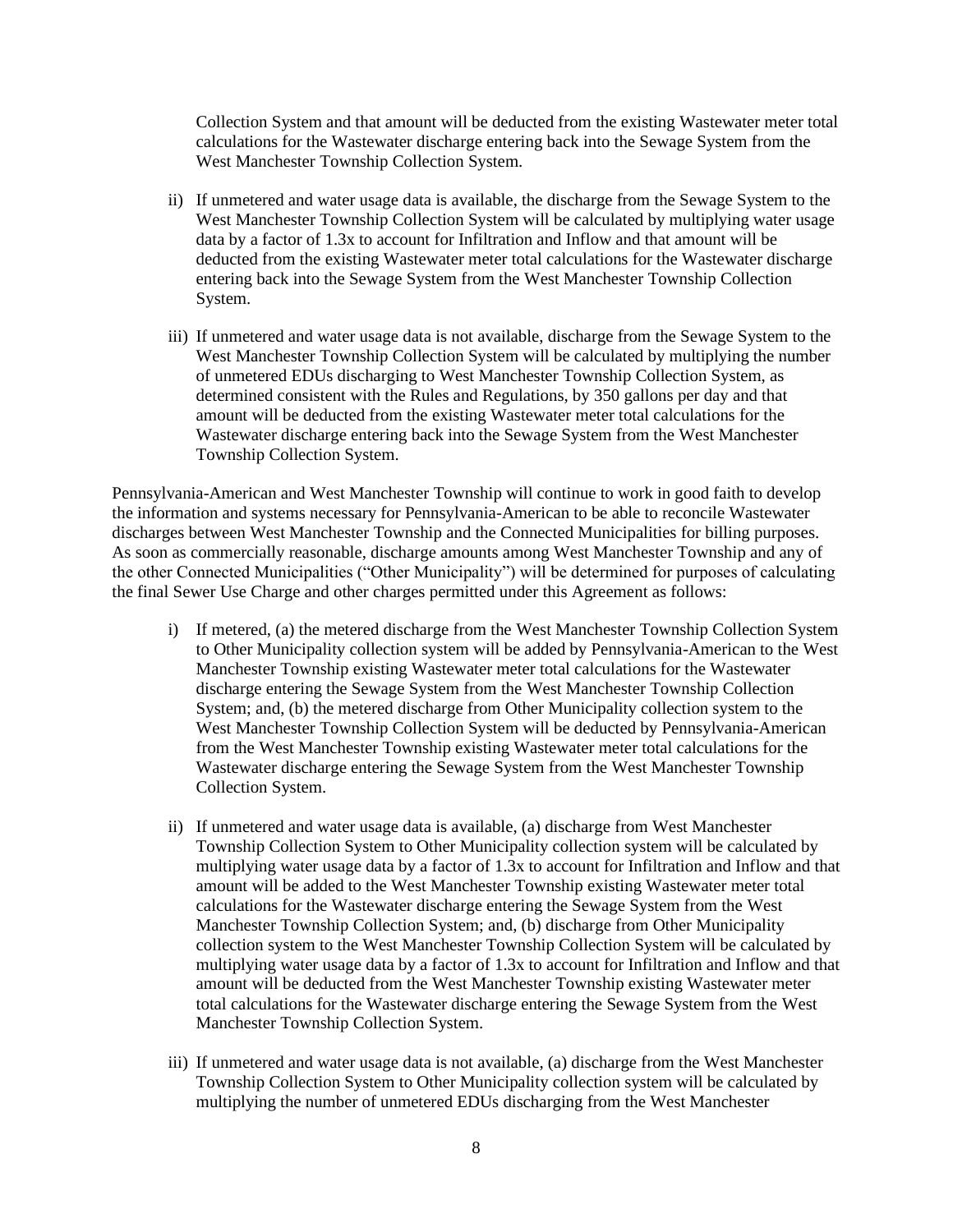Township Collection System, as determined consistent with the Rules and Regulations, by 350 gallons per day and that amount will be added to the West Manchester Township existing Wastewater meter total calculations for the Wastewater discharge entering the Sewage System from the West Manchester Township Collection System; and, (b) discharge from Other Municipality collection system to the West Manchester Township Collection System will be calculated by multiplying the number of unmetered EDUs discharging from any other Bulk Customer Collection System, as determined consistent with the Rules and Regulations, by 350 gallons per day and that amount will be deducted from the West Manchester Township existing Wastewater meter total calculations for the Wastewater discharge entering the Sewage System from the West Manchester Township Collection System.

Pennsylvania-American's obligation to true-up discharge amounts between West Manchester Township and any Other Municipality under this Section 4 terminates on the date that this Agreement or any of the substantially similar bulk wastewater conveyance and treatment agreements with Pennsylvania-American and the Other Municipality terminates. West Manchester Township shall report discharge amounts to Pennsylvania-American as soon as reasonably practicable in advance of the end of Pennsylvania-American's billing period for West Manchester Township. After invoicing by Pennsylvania-American, any dispute between West Manchester Township and the Other Municipality shall be resolved between West Manchester Township and the Other Municipality without the involvement of Pennsylvania-American.

Section 5 **– Continuance of Connections and Flow.** After the Effective Date and for so long as the Agreement is in effect, West Manchester Township shall not disconnect from the Points of Connection or otherwise direct any of its Wastewater flow to another treatment provider other than Pennsylvania-American unless mutually agreed by the Parties (or otherwise authorized by West Manchester Township's Act 537 Plan). Any disconnection by West Manchester Township from the Points of Connection shall be done in compliance with the Rules and Regulations. West Manchester Township retains the right to routinely update its Act 537 planning in accordance with Applicable Law. West Manchester Township will not directly or indirectly request or advocate for a change to its Act 537 Plan such that its Wastewater flow will be diverted to another treatment provider other than projects that are underway in accordance with its current Act 537 Plan.

Except where prohibited by an Act 537 Plan, West Manchester Township shall afford a right of first refusal to Pennsylvania-America for new or additional Wastewater flow where West Manchester Township has a viable alternative treatment provider and Pennsylvania-American is willing and able to meet the lower cost of the alternative treatment provider. In such circumstance, the Parties shall also discuss in good faith the possibility of a new Pennsylvania-American treatment facility to service the new or additional Wastewater flow.

Section 6 **– Extra-Territorial Connections.** West Manchester Township shall not offer wastewater service to customers or other municipalities outside of its borders without the prior consent of Pennsylvania-American. West Manchester Township shall direct any request for wastewater service from customers or municipalities outside of West Manchester Township's borders to Pennsylvania-American.

Section 7 **– Rules and Regulations.** Pennsylvania-American shall maintain and enforce the Rules and Regulations. Except as may otherwise be provided in this Agreement, West Manchester Township shall adopt and enforce resolutions or ordinances and keep those resolutions or ordinances in full force and effect during the Term that establish rules and regulations consistent with the Rules and Regulations and with this Agreement. If Pennsylvania-American changes or updates its Rules and Regulations in a manner that affects a material term or condition of this Agreement, Pennsylvania-American shall provide West Manchester Township reasonable notice and reasonable time to make any necessary changes to its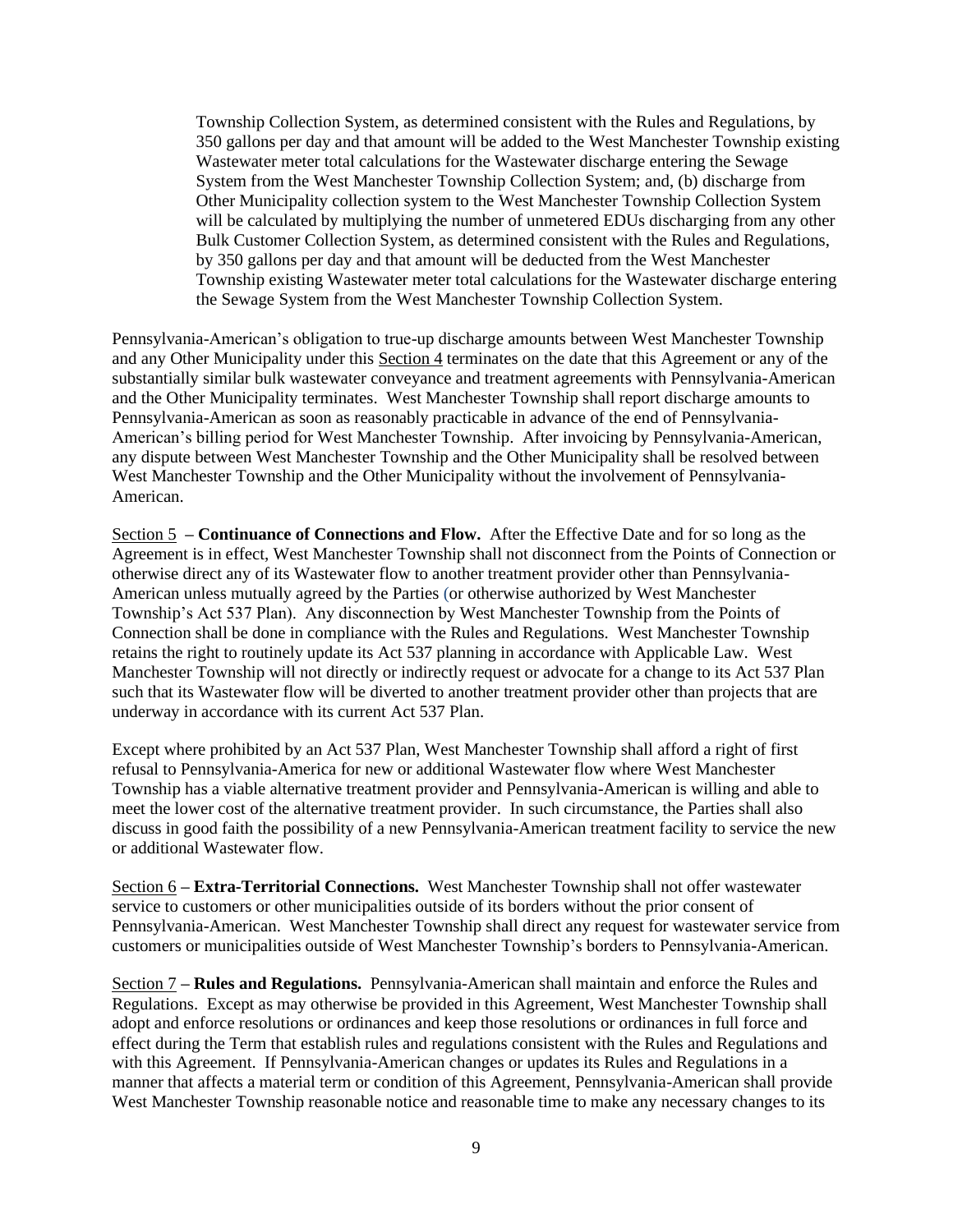resolutions or ordinances. Nothing contained in this Agreement prohibits West Manchester Township from challenging a change or update to the Rules and Regulations before the PaPUC. West Manchester Township shall provide authorized representatives of Pennsylvania-American with access, at reasonable times, to the West Manchester Township Collection System in order to assure compliance with the terms of this Agreement. Pennsylvania-American shall provide authorized representatives of West Manchester Township with access, at reasonable times, to the Sewage System in order to ensure compliance with the terms of this Agreement. During the times of access, the Parties or their duly authorized representatives may inspect the West Manchester Township Collection System connections and identify to West Manchester Township any connection that Pennsylvania-American finds to be in violation of the provisions of this Agreement, the requirements of PaDEP, or the Rules and Regulations.

Section 8 **– Wastewater Quality Standards.** Pennsylvania-American has adopted or will adopt reasonable and uniform Wastewater quality standards applicable to the Sewage System that are set forth in Exhibit C, which are designed to ensure that Pennsylvania-American complies with the requirements of PaDEP, US EPA and other Governmental Authorities having jurisdiction over the Treatment Plant (singularly, a "Wastewater Quality Standard" and, collectively, the "Wastewater Quality Standards").

Pennsylvania-American shall not change the Wastewater Quality Standards except upon reasonable prior notice to West Manchester Township and an explanation regarding what new applicable requirement requires the change. Except when not permitted by Applicable Law or the PaPUC, Pennsylvania-American shall provide West Manchester Township with complete copies of all Wastewater Quality Standards at least sixty (60) days prior to their implementation.

West Manchester Township shall cause the Wastewater discharged from the West Manchester Township Collection System into the Sewage System to comply with the Wastewater Quality Standards. The Parties agree that West Manchester Township shall, within six (6) months of receiving notification from Pennsylvania-American of violation of a Wastewater Quality Standard, enable and support Pennsylvania-American to complete enforcement steps, including but not limited to the enforcement rights granted to Pennsylvania-American in the applicable ordinances and resolutions regarding violations of Wastewater Quality Standards.

Section 9 **– Future Land Development.** West Manchester Township shall submit all proposed land development planning modules for all land developments to be served by the Sewage System to Pennsylvania-American for review and approval of the proposed planning module, prior to approval by West Manchester Township and prior to submitting it to PaDEP for approval. Pennsylvania-American shall provide West Manchester Township any planning modules that may affect the Wastewater flows from Pennsylvania-American that are conveyed through the West Manchester Township Collection System to the Sewage System for review and approval by West Manchester Township. If West Manchester Township utilizes a PaDEP sewage planning mailer, West Manchester Township shall submit the mailer to Pennsylvania-American for review and confirmation of ability to treat prior to submitting it to PaDEP for approval.

– COLLECTION FACILITIES, METERS AND INTERCONNECTIONS

Section 1 **– Systems and Ownership.** West Manchester Township owns and is solely responsible for the West Manchester Township Collection System. On the Effective Date, Pennsylvania-American will own and be solely responsible for the Sewage System.

Section 2 **– Laterals.** West Manchester Township shall adopt rules and regulations governing the installation of laterals and main sewers connecting properties in West Manchester Township to the West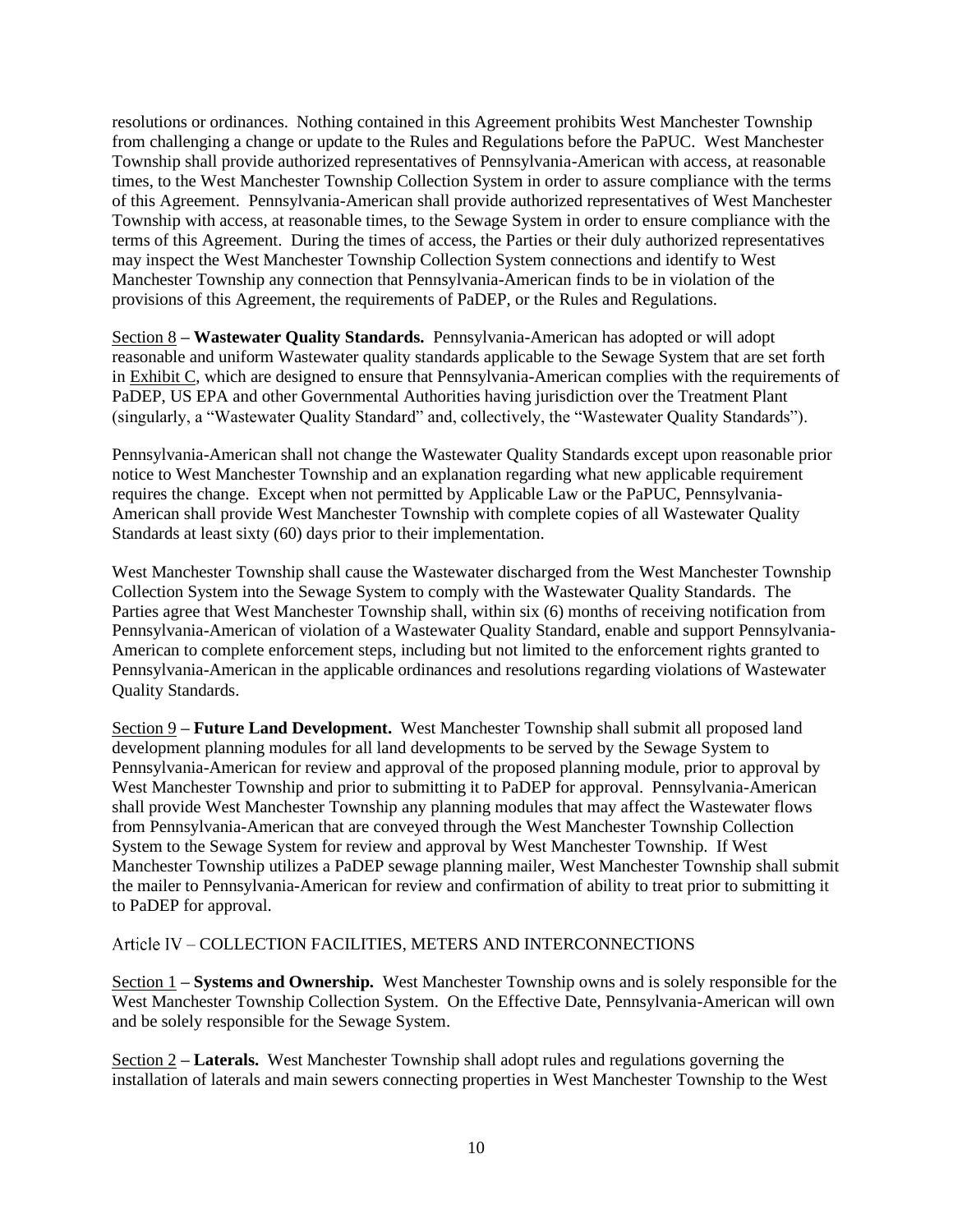Manchester Township Collection System, which shall be at least as stringent as requirements for similar installations adopted by Pennsylvania-American as set forth on Exhibit E.

Section 3 **– Rights of Way.** West Manchester Township grants to Pennsylvania-American, and its successors and assigns, all easements, rights-of-way, and other rights necessary in, along, over, and under streets, roads, lanes, courts, public squares, alleys, and roadways of West Manchester Township in, along, over, or under which the Sewage System has been constructed, together with free ingress, egress, and regress therein and thereto, along with other persons having interests or rights therein, for use in connection with constructing, replacing, repairing, altering, maintaining, and operating the Sewage System and roadways of West Manchester Township in accordance with the standards of the Pennsylvania Department of Transportation with respect to similar repairs of comparably constructed state roadways.

Section 4 **– Meters.** The Meter Locations at the Points of Connection, or any future Meter Locations installed by Pennsylvania-American at its discretion and cost, where West Manchester Township Wastewater is discharged into the Sewage System and Meter Locations where Pennsylvania-American wastewater is discharged into the West Manchester Township Collection System shall be owned and maintained by Pennsylvania-American. Pennsylvania-American shall read the meter monthly. Where available, Pennsylvania-American will utilize continuous data recording capability and shall cause the meters to record data electronically with sufficient data storage capacity to store at least twelve (12) months of Wastewater flow data with similar backup storage capacity. Pennsylvania-American shall cause the meters to be designed to operate without extraordinary operator intervention. Pennsylvania-American shall share meter data with West Manchester Township on a monthly basis. Meters are located at the Points of Connection set forth on Exhibit A (**CONFIDENTIAL PUBLIC UTILITY SECURITY INFORMATION**), as updated from time to time as provided for in this Section 4.

Pennsylvania-American shall cause all meters to be installed and maintained in accordance with accepted industry hydraulic standards.

Pennsylvania-American shall cause the future Meter Locations to be installed at the Points of Connection or at a location that is mutually acceptable to the Parties and to the standards approved by Pennsylvania-American. The costs to install future Meter Locations will be borne by the Party requesting the installation.

Pennsylvania-American shall have the meters calibrated by a qualified technician annually or more frequently in the sole discretion of Pennsylvania-American. The cost of such meter calibration inspections and the cost of any repairs or replacement shall be borne by Pennsylvania-American. Pennsylvania-American shall notify West Manchester Township at least one (1) week in advance of a calibration. West Manchester Township shall grant all necessary access to Pennsylvania-American, its personnel and its agents to accomplish the maintenance and calibration of the meters.

West Manchester Township has the right to observe the calibration, and receive a copy of the calibration report. If the West Manchester Township representative fails to appear in response to such notice, the meter test will be binding. West Manchester Township shall have the right at any time upon request to perform a calibration check of the meter to determine its accuracy. If results of a requested calibration shows that the meter was malfunctioning by variations from actual flow of less than five (5%) percent, then all costs of the requested calibration will be paid by West Manchester Township. If results of a requested calibration shows that the meter was malfunctioning by variations from actual flow of five (5%) percent or more, then all costs of the requested calibration will be paid by Pennsylvania-American.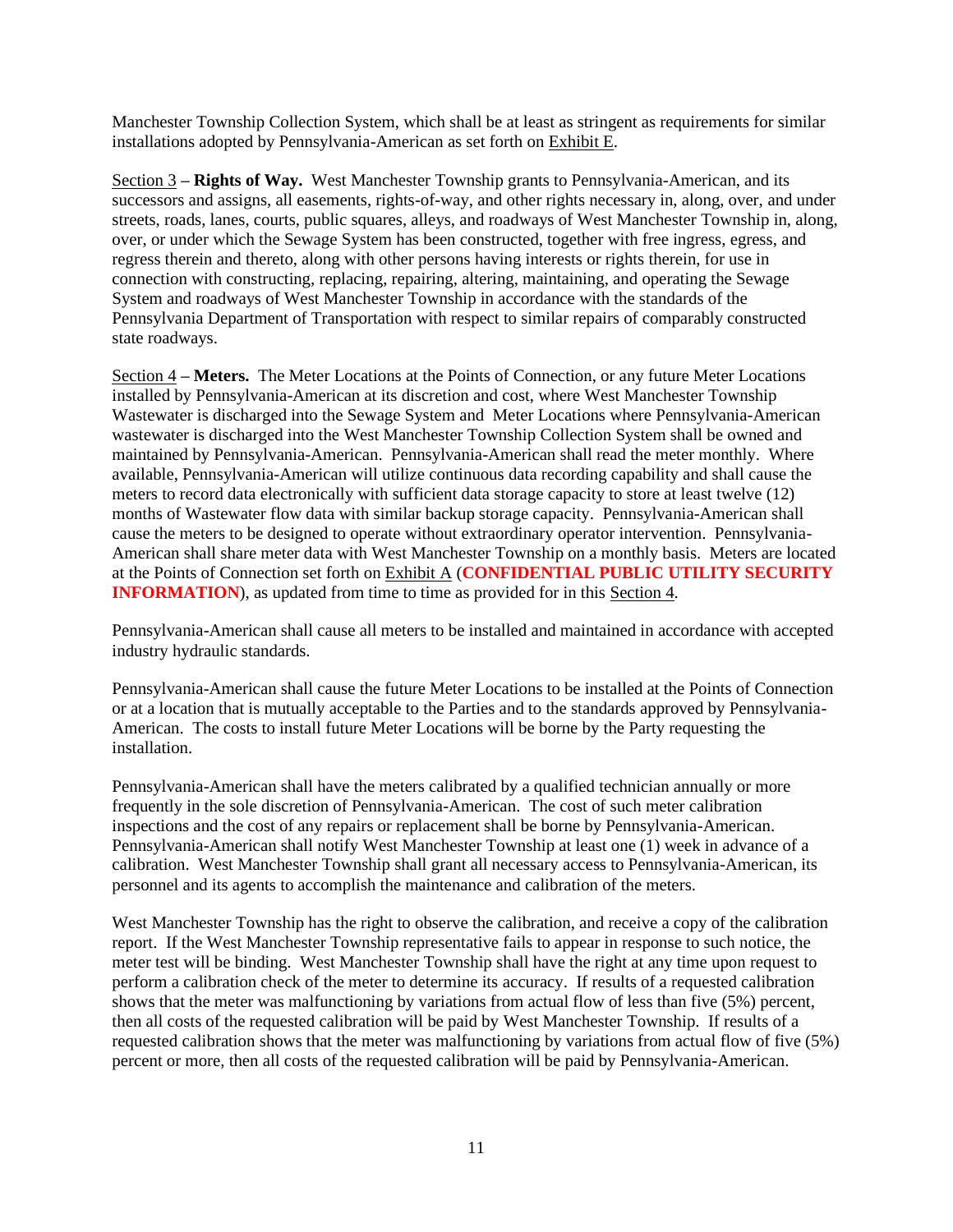If the percentage of inaccuracy is found to be in excess of five (5%) percent when tested (resulting in either an over-recovery or under-recovery by Pennsylvania-American), then such data that the meter has recorded shall be adjusted for a period extending back to the time when such inaccuracy began if such time is ascertainable; however, if such time is not ascertainable, the adjustment shall be made for a period extending back one-half (1/2) of the time elapsed since the date of the last calibration test, or the date of the adjustment to correct the registration, whichever is later, not to exceed one hundred eighty (180) days. Exceptions may be made only if the facts clearly show that the stated method does not give the correct use for the period. Pennsylvania-American shall adjust the Sewer Use Charge for the over-recovery or under-recovery resulting from the meter error in equal amounts over the same amount of time for which the adjustment was made.

Pennsylvania-American shall at its own expense install and maintain a level monitoring system on the Meter Locations at the existing or future Points of Connection, where West Manchester Township Wastewater is discharged into the Sewage System. If a Pennsylvania-American interceptor overflows or floods beyond its design capacity, as indicated by the level monitoring system, and causes a Meter Location to have false readings, the data collected from that meter shall be considered void and the average flow from remaining data shall be substituted in its place for the Sewer Use Charge and Exceedance Penalty (defined below) calculations.

Section 5 **– Missing Meter Data.** If for any reason, the meter at any Meter Location is out of service or out of repair or missing flow records due to faulty meter registration or otherwise, or the amount of flow through the meter cannot be ascertained or computed from the reading of the meter, the flow delivered shall be estimated for the purposes of determining volume of Wastewater discharged and agreed upon by the Parties on the basis of an average of the best available historic similar season flow records as applied to present conditions.

Section 6 **– Hauled Wastes.** West Manchester Township will not accept the discharge of, or itself discharge, Hauled Wastes without the prior consent of Pennsylvania-American, which consent will not be unreasonably withheld.

Subject to any required PaDEP regulatory approval, Pennsylvania-American will accept Residuals from West Manchester Township's clean out of the West Manchester Township Collection System. West Manchester Township will deliver the Residuals from a clean out to a location at the Treatment Planted as designated by Pennsylvania-American.

– TREATMENT PLANT

Section 1 **– Capacity Allocation.** West Manchester Township shall, as of the Effective Date, be allocated the capacity set forth in Exhibit D.

Section 2 **– Purchase of Additional Existing Capacity.** To the extent that additional capacity exists at the Treatment Plant as determined in Pennsylvania-American's sole discretion, Pennsylvania-American and West Manchester Township may negotiate the purchase of additional capacity by West Manchester Township. West Manchester Township shall pay an Additional Capacity Reservation Fee for additional capacity. Any Additional Capacity Reservation Fee will be deemed a reimbursement to Pennsylvania-American for purposes of computing the tapping fee that West Manchester Township charges pursuant to the Municipality Authorities Act. If Pennsylvania-American makes additional capacity available for purchase, West Manchester Township and Connected Municipalities shall each be given a right of first refusal to the additional capacity on a proportional/pro rata basis (in accordance with then-existing capacity allocations). West Manchester Township and Connected Municipalities may purchase additional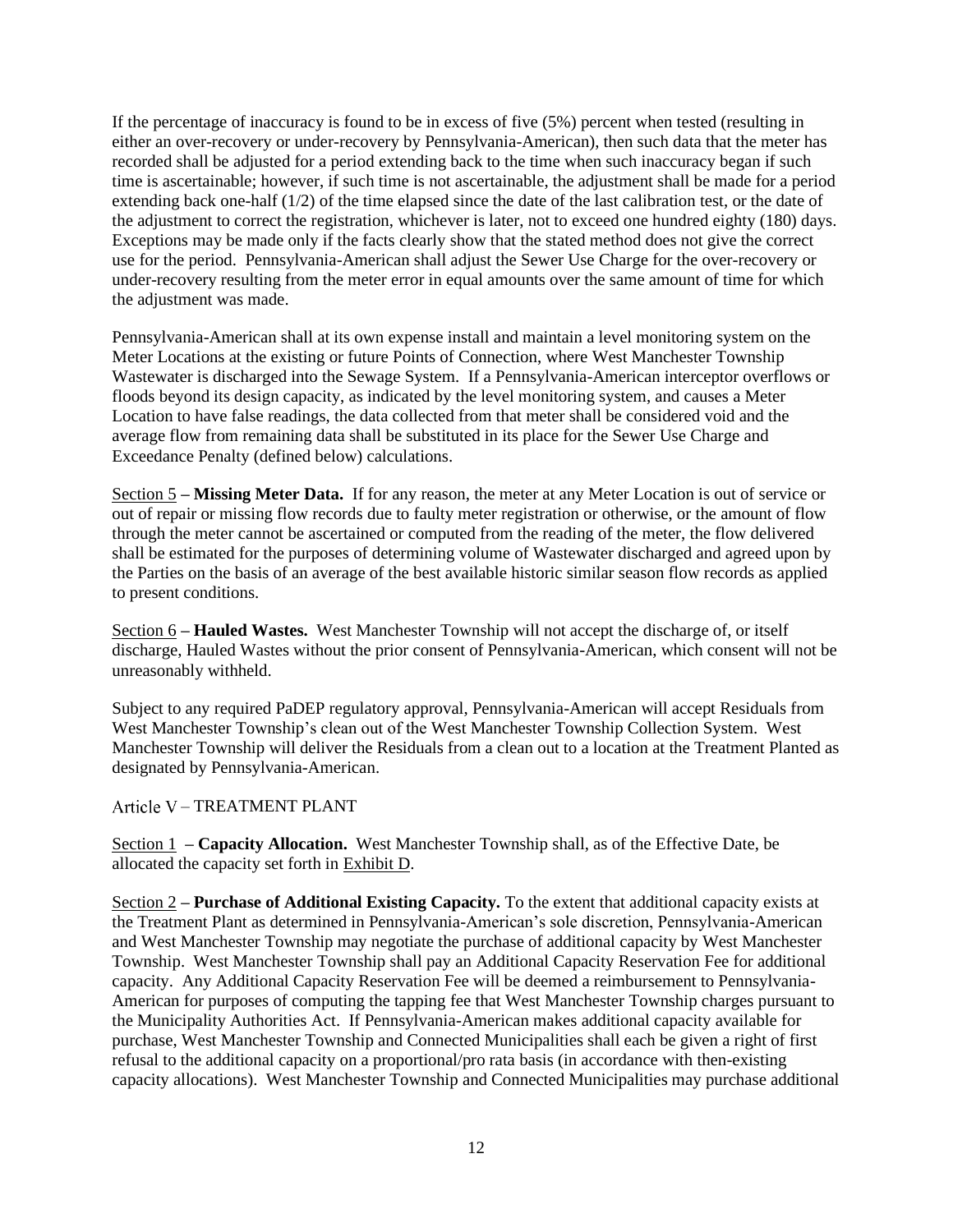capacity from each other, to the extent excess capacity exists, prior to negotiating the purchase of additional capacity from Pennsylvania-American.

Pennsylvania-American shall, no later than in its first base rate case filing with the PaPUC in which the Sewage System is included, propose a tariff supplement that, if approved by the PaPUC, would permit Pennsylvania-American to discount its tariffed capacity reservation fees for competitive alternative, economic development, and flow stabilization reasons for qualifying bulk service customers. Pennsylvania-American shall offer a discount to West Manchester Township on capacity reservation fees to the extent permitted by the PaPUC-approved tariff and provided that West Manchester Township provides adequate supporting information to justify the discount.

Section 3 **– Additions and Improvements.** Pennsylvania-American may make additions, improvements, and modifications to the Treatment Plant in its sole discretion. If the construction of additional facilities is required for a Customer Expansion Request or to treat Wastewater requiring specialized treatment emanating exclusively or in part from West Manchester Township other than a customer that is subject to the IPP, West Manchester Township shall pay the full or proportional cost as may be agreed to between the Parties. West Manchester Township shall have the right of engineering review and audit of construction costs at West Manchester Township's sole expense. If the construction of additional facilities is for the benefit of Pennsylvania-American's customers other than West Manchester Township, West Manchester Township shall not be required to participate in the cost of expansion.

Section 4 **– Penalty for Capacity Exceedances.** If the quantity of flow to the Sewage System from West Manchester Township exceeds West Manchester Township's maximum flow capacity over a 24-hour period (set forth on Exhibit D as "Max Gallons Over 24 Hrs") (singularly, a "Capacity Exceedance" and, plurally, "Capacity Exceedances"), Pennsylvania-American may charge two times (2x) the Sewer Use Charge for the exceedance gallonage over the Max Gallons Over 24 Hrs (singularly, an "Exceedance Penalty" and, plurally, "Exceedance Penalties"); except that Pennsylvania-American will not charge Exceedance Penalties for three (3) Capacity Exceedances during each quarterly billing cycle while Pennsylvania-American is billing West Manchester Township the Sewer Use Charge on a quarterly basis, an Exceedance Penalty for one (1) Capacity Exceedance during each monthly billing cycle while Pennsylvania-American is billing the Sewer Use Charge on a monthly basis, and Exceedance Penalties for Capacity Exceedances that occur during a State of Emergency.

– INDEMNITY AND INSURANCE

Section 1 **– Indemnity.** Each Party agrees to indemnify, defend and release the other Party against all costs, losses or damage, including payment of reasonable attorneys and expert consultant fees, on account of any injury to persons or property occurring in the performance of this Agreement due to each Parties' negligence or willful misconduct or the negligence or willful misconduct of its agents or employees; provided, however, that no Party waives any rights or immunities arising out of any applicable governmental immunity law and statute of limitations imposed by the PaPUC.

Section 2 **– Insurance.** On the Effective Date, each Party shall provide the other Party a Certificate of Insurance indicating the insurance limits and coverages applicable to each Party set forth on Exhibit F.

– SEWER USE CHARGES AND PAYMENTS

Section 1 **– Sewer Use Charge and Adjustments.** Pennsylvania-American shall charge the Sewer Use Charge in accordance with this Agreement.

Section 2 **– Sewer Use Charge Adjustments**. The Sewer Use Charge will be adjusted as follows: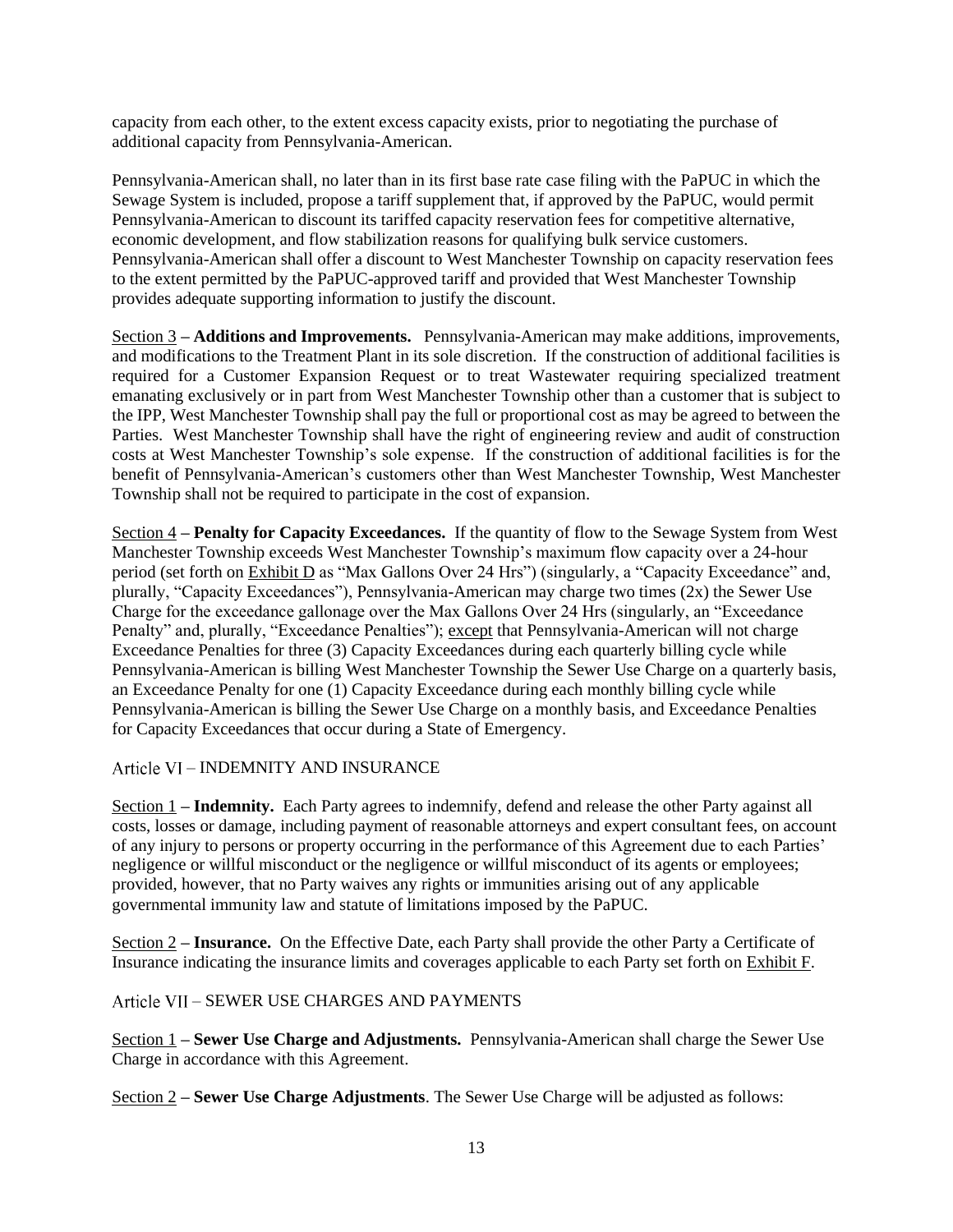- i) Upon expiration of the Freeze Period, the Sewer Use Charge will be increased by CPI. The next CPI increase will not take effect until the first January 1st occurring not less than 12 months following the first CPI increase. Thereafter, the CPI increase will occur on each January 1st (during the Term, as may be extended). The calculation of the rolling average percentage change in the CPI to be applied in each applicable calendar year will be based on the CPI value for the latest month prior to January 1 for which a final CPI value has been published. (For example, if as of January 1, 2027, September 2026 is the latest month for which a final CPI has been published, the final values published for September 2026, September 2025, and September 2024 will be used in calculating the rolling 3-year average percentage change in CPI.) By October 1 of each year, Pennsylvania-American will provide to West Manchester Township for budgeting purposes an estimate of the anticipated CPI increase based on the CPI data as is at that point available.
- ii) The Sewer Use Charge may be adjusted if a Regulatory Rate Change takes effect.

Section 3 **– Sewer Use Charge Calculations.** Pennsylvania-American shall charge the Sewer Use Charge based upon readings taken at the meters provided for under Article IV and Section 4 of Article III, plus other flows emanating from other Points of Connection (the metering and/or the method of computing flow totals for the other Points of Connection are set forth on Exhibit A (**CONFIDENTIAL PUBLIC UTILITY SECURITY INFORMATION**)), irrespective of the source of Wastewater flows. In the absence of metering facilities, the Sewer Use Charge shall be computed first on the basis of water usage data (multiplied by a factor of 1.3x to account for Infiltration and Inflow) and, in the absence of water usage data, on the basis of an EDU count for customers of West Manchester Township multiplied by 350 gallons per day and as determined consistent with the Rules and Regulations. An example of the calculation of the Sewer Use Charge is set forth on Exhibit G.

The Parties agree that the volume of Wastewater entering the Sewage System from the West Manchester Township Collection System, as indicated by the meters, shall be adjusted by deducting an estimate or measurement where possible of the volume of Wastewater discharged into the West Manchester Township Collection System by Pennsylvania-American and by adding an estimate or measurement where possible of the volume of Wastewater from any of the West Manchester Township's customers that does not flow through one of the meters. Any estimate of the flow of Wastewater from any customer of West Manchester Township shall be made jointly by Pennsylvania-American and West Manchester Township.

Section 4 – **Pennsylvania-American Billing.** Pennsylvania-American will bill the Sewer Use Charge and any other applicable charge under this Agreement to West Manchester Township on a quarterly basis during the Freeze Period. After the Freeze Period, Pennsylvania-American may begin billing the Sewer Use Charge and any other applicable charge under this Agreement to West Manchester Township on a monthly basis. Pennsylvania-American will bill in a manner that provides West Manchester Township with sufficient detail regarding the basis for the bill and reflecting the appropriate charges for the preceding quarter, all in accordance with this Agreement.

Section 5 **– West Manchester Township Payment.** West Manchester Township shall pay invoices for Sewer Use Charge or other charges pursuant to the Agreement within thirty (30) days from the date the invoice is transmitted by Pennsylvania-American.If the last day for payment falls on a Saturday, Sunday or bank holiday, or on any day when the offices of Pennsylvania-American are not open to the general public, the due date is extended to the next business day.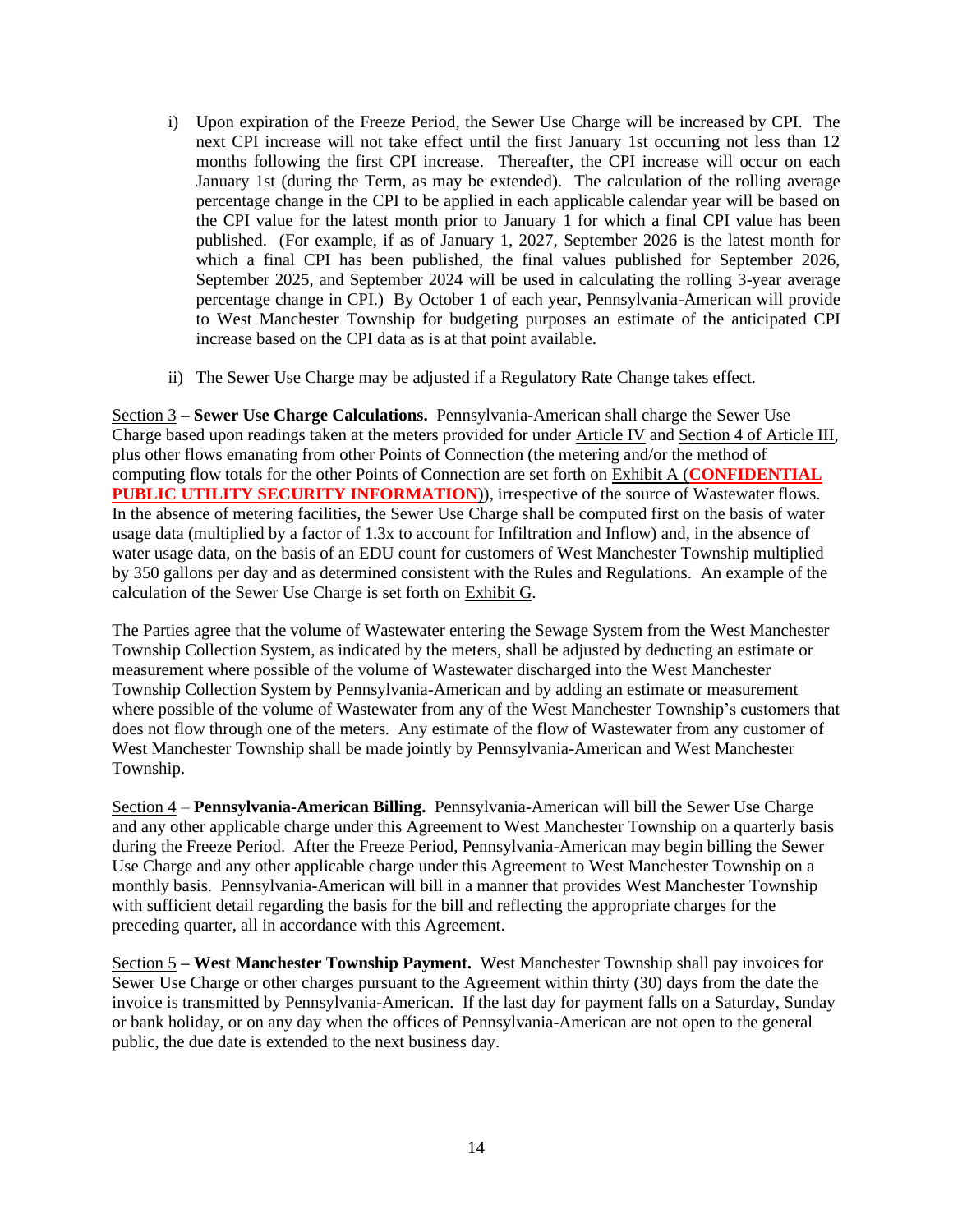#### – CHANGE OF LAW, PAYMENTS AND DISPUTE RESOLUTION

Section 1 – **Calculation of CoL Surcharge.** If a Change of Law event requires a Material CapEx Project or results in a Material O&M Expenses Increase, the following process will be utilized to negotiate and determine the appropriate CoL Surcharge, if any.

- 1. **CapEx Project Related Costs.** If a Change of Law event or related Change of Law events requires implementation of a Material CapEx Project, West Manchester Township will be charged a surcharge (the "CoL Surcharge"), appearing as a separate line item on Pennsylvania-American's invoice to West Manchester Township, to be calculated as follows:
	- (a) Pennsylvania-American shall calculate the "Project CapEx Cost" based on the prudent and recoverable cost for design, permitting, construction and installation of the Material CapEx Project.
	- (b) The Project CapEx Cost is converted to an "Annualized CapEx Amount" consisting of recovery of depreciation and the pre-tax weighted cost of capital. Depreciation will be determined by applying straight line depreciation over the applicable depreciation period(s) for the asset class of the facilities and equipment involved in the project. Pennsylvania-American shall utilize the asset classes and depreciation periods utilized in its most-recent base rate case as approved by the PaPUC prior to calculating any Annualized CapEx Amount. The pre-tax weighted cost of capital used in calculating the Annualized CapEx Amount will be equal to the pre-tax rate of return from Pennsylvania-American's most recent quarterly wastewater Distribution System Improvement Charge filing with the PaPUC that included a calculation of the pre-tax rate of return.
	- (c) A portion of the Annualized CapEx Amount will be allocated to the Identified Bulk Municipalities based upon the then-existing percentage share of capacity reserved for the Identified Bulk Municipalities divided by the rated available treatment capacity of the Treatment Plant (the "Bulk Community Portion"). (Currently, that percentage is understood to be 54%, but that value may be adjusted in the future if the Identified Bulk Municipalities purchase additional capacity, sell existing capacity to a community other than an Identified Bulk Municipality, or if there is an increase in the rated available treatment capacity of the Treatment Plant.)
	- (d) The Bulk Community Portion will be used to calculate the CoL Surcharge as follows (and be uniform for the Identified Bulk Municipalities). The Bulk Community Portion of Annualized CapEx Amount will be converted to a capital expense portion of the CoL Surcharge by dividing the Bulk Community Portion by the total 5 (five)-year average annual flows from the Identified Bulk Municipalities (measured in thousands of gallons) occurring in the five years prior to the surcharge. The resulting CoL Surcharge will be expressed in the form of \$ per 1000 gallons amount and billed in accordance with the billing timing for the Sewer Use Charge (Article VII). The capital expense portion of the CoL Surcharge shall not be subject to adjustment by the CPI.
- 2. **Material O&M Expense Increase**. If a Change of Law event or related Change of Law events result in an increase to prudent and recoverable O&M costs that qualify as a Material O&M Expenses Increase, West Manchester Township will be charged a surcharge (the "CoL Surcharge"), appearing as a separate line item on Pennsylvania-American's invoice to West Manchester Township, to be calculated as follows: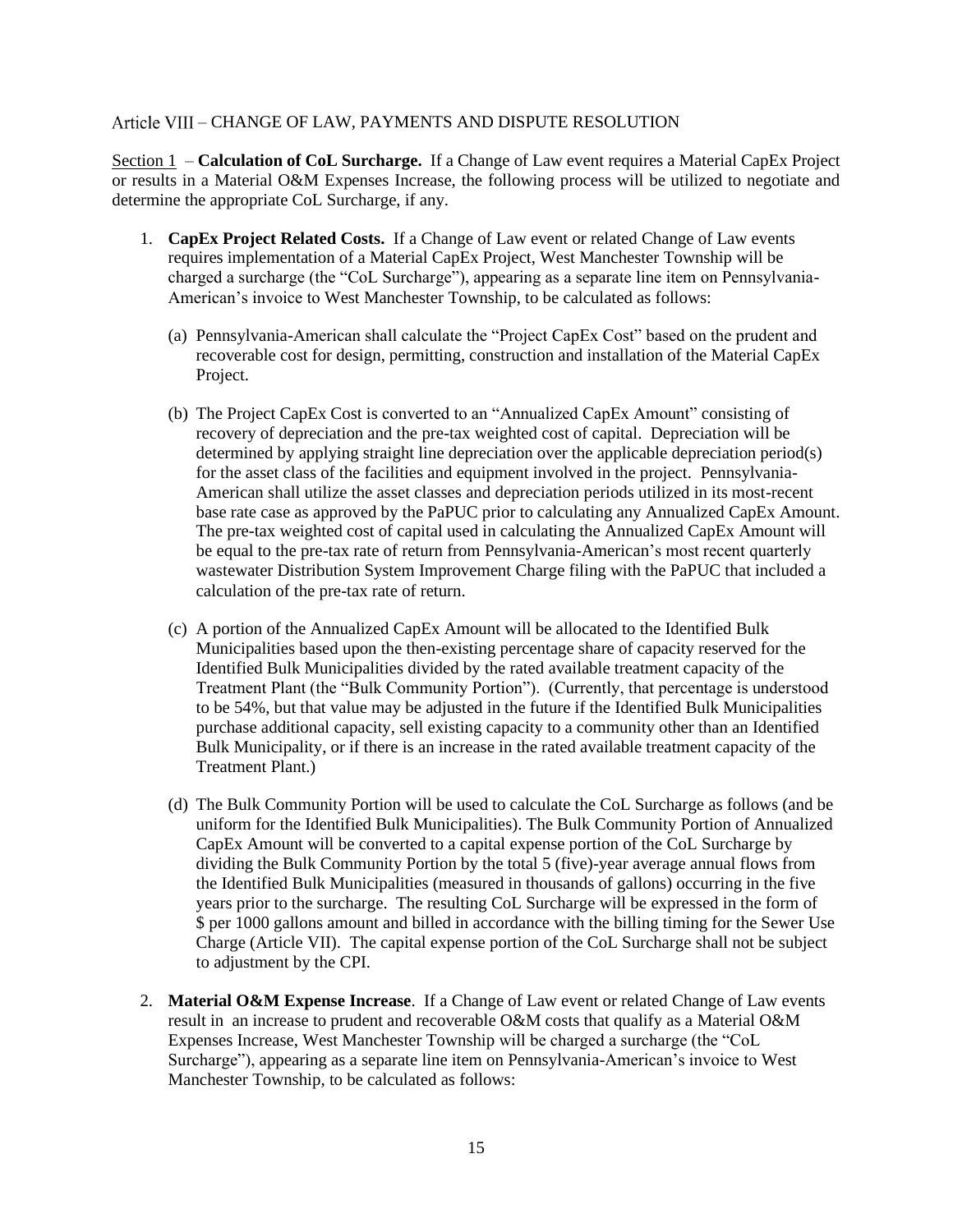- (a) Pennsylvania-American shall make a reasonable estimate of the resulting total additional O&M costs arising from a Change of Law event or related Change of Law events (the "Annualized Additional O&M Cost"). To the extent that requirements associated with a Change of Law event affecting the Treatment Plant are addressed by Pennsylvania-American or affiliated companies at the company level (e.g., through shared services), only that portion of costs attributable to work performed at the company level that relate to the Treatment Plant shall be considered in calculating Annualized Additional O&M Cost.
- (b) The Bulk Community Portion related to any Annualized Additional O&M Cost will be calculated as in the same manner as it is with a Material CapEx Project above.
- (c) The Bulk Community Portion of such Annualized Additional O&M Amount will be converted to a CoL Surcharge expressed in the form of \$ per 1000 gallons by dividing the Bulk Community Portion by the total 5-year average annual flows from the Identified Bulk Municipalities, calculated in the same manner as it is with a Material CapEx Project above.
- (d) The resulting O&M portion of the CoL Surcharge shall be adjusted annually by the CPI in the same manner as provided for the base Sewer Use Charge.

Section 2 – **Notice of Change of Law and Dispute Resolution.** The Parties shall use the following process when a Change of Law event is reasonably expected to require a Material CapEx Project or is reasonably expected to result in a Material O&M Expense Increase:

- 1. Pennsylvania-American will provide written notice to West Manchester Township within one hundred-eighty (180) days of Pennsylvania-American's determination that (i) a Change of Law event has occurred and (ii) such Change of Law event is reasonably expected to require a Material CapEx Project or is reasonably expected to result in a Material O&M Expense Increase.
- 2. Following provision of such notice, Pennsylvania-American shall keep West Manchester Township reasonably informed as studies and plans regarding response to such Change of Law event progress.
- 3. After Pennsylvania-American has sufficient information to accurately determine the need for and amount of a CoL Surcharge according to the Principles, Pennsylvania-American shall provide a written notice (the "Adjustment Notice") to West Manchester Township setting forth the amount of the CoL Surcharge to be effective upon a date certain which may not be less than 60 days from the date of such Adjustment Notice. Pennsylvania-American shall provide supporting documentation demonstrating the calculation of the proposed CoL Surcharge with the Adjustment Notice.
- 4. Upon request by West Manchester Township, Pennsylvania-American shall, within twenty (20) days of a written request, meet with West Manchester Township to explain the Change of Law event and calculation.
- 5. Within sixty (60) days of Pennsylvania-American's Adjustment Notice, West Manchester Township may notify Pennsylvania-American in writing of its opposition, if any, to the proposed CoL Surcharge or any portion of the CoL Surcharge. Upon receipt of such notice, Pennsylvania-American and West Manchester Township shall engage in good faith negotiations to resolve the dispute. Upon mutual agreement, the Parties may submit the matter to mediation to resolve the dispute. The cost of mediation shall be borne equally by the Parties.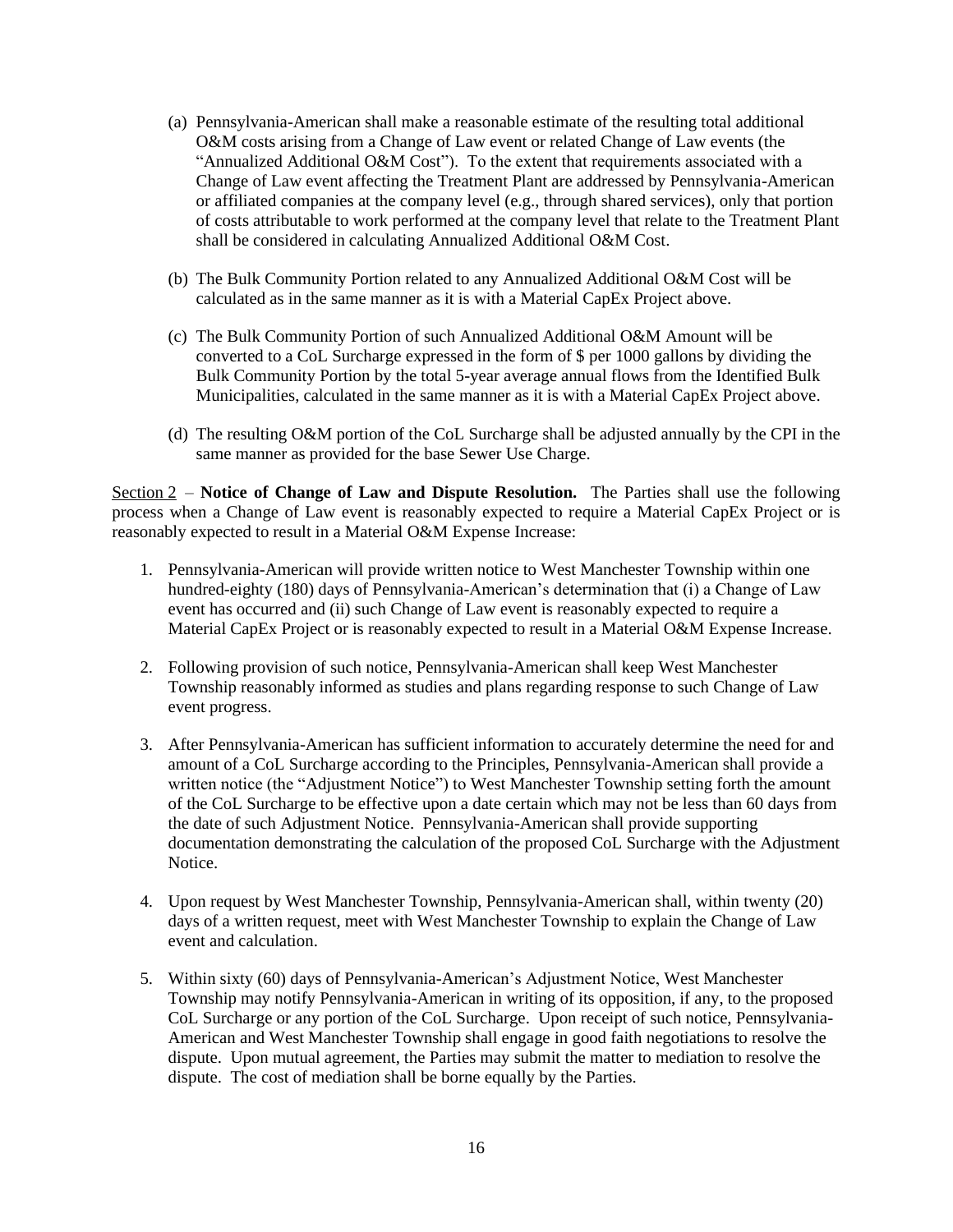- 6. If the Parties cannot resolve the dispute within one hundred-twenty (120) days of Pennsylvania-American's Adjustment Notice, the Parties shall refer the matter to AAA arbitration for a final and binding determination.
- 7. Pennsylvania-American has the right to be paid any CoL Surcharge resulting either from the Parties' good faith negotiations, mediation, or arbitration retroactive to the date Material CapEx Projects are placed in operation or Material O&M Expense Increases are incurred by Pennsylvania-American as identified in the Adjustment Notice for the CoL Surcharge (the ("CoL Surcharge Effective Date"), provided that Pennsylvania-American shall not bill West Manchester Township for the CoL Surcharge or related retroactive amounts until the next January  $1<sup>st</sup>$ occurring after the CoL Surcharge amount has been finally determined (the "First Billing Date"). Any CoL Surcharge accruing from the period from the CoL Surcharge Effective Date and the First Billing Date shall be paid by West Manchester Township as follows: (i) at least 50% within three (3) months of the First Billing Date; and (ii) the balance within six (6) months of the First Billing Date.

## Article IX INFLOW AND INFILTRATION

Section 1 **– I&I Specifications.** The Parties shall use commercially reasonable efforts to ensure that the Wastewater, either directly or indirectly by any user into either of their respective systems (West Manchester Township Collection System and the Sewage System) does not contain unreasonable levels of Inflow and Infiltration or materially adversely affect West Manchester Township's ability to fully utilize the capacity allocated to it. The Parties shall use commercially reasonable efforts to address Inflow and Infiltration in accordance with the specifications set forth on Exhibit H. Both Pennsylvania-American's and West Manchester Township's sewer construction specifications shall comply with the specifications set forth on Exhibit H.

## – INDUSTRIAL/COMMERCIAL WASTE

Section 1 **– IPP Compliance.** A list of establishments that discharge Industrial/Commercial Waste that are subject to the IPP is set forth on Exhibit B. Whenever a new user of West Manchester Township Collection System proposes to introduce Industrial/Commercial Waste into the West Manchester Township Collection System, West Manchester Township shall notify Pennsylvania-American and Pennsylvania-American shall cause the user to comply with the Rules and Regulations pertaining to the discharge of Industrial/Commercial Waste. West Manchester Township shall assist Pennsylvania-American with implementation and enforcement of the IPP by instituting any necessary resolutions and ordinances that will enable Pennsylvania-American to take necessary enforcement actions.

Section 2 **– Sampling.** Pennsylvania-American may install temporary sampling and metering equipment at or near the Points of Connection in order to sample the Wastewater Pennsylvania-American receives from West Manchester Township and the Wastewater, if any, that Pennsylvania-American discharges to West Manchester Township. If Pennsylvania-American both discharges Wastewater to and receives Wastewater from West Manchester Township, Pennsylvania-American will analyze the samples of the Wastewater it discharges and receives for the same parameters, and, for purposes of determining compliance with this Article X, West Manchester Township shall not be responsible for concentrations or loadings of parameters discharged by Pennsylvania-American into West Manchester Township Collection System and subsequently discharged by West Manchester Township back to the Sewage System.

Section 3 **– Testing.** Pennsylvania-American, from time to time in its discretion, may test Wastewater discharged from West Manchester Township into the Sewage System, including but not limited to testing for pollutants addressed by the IPP. Pennsylvania-American shall provide the test results to West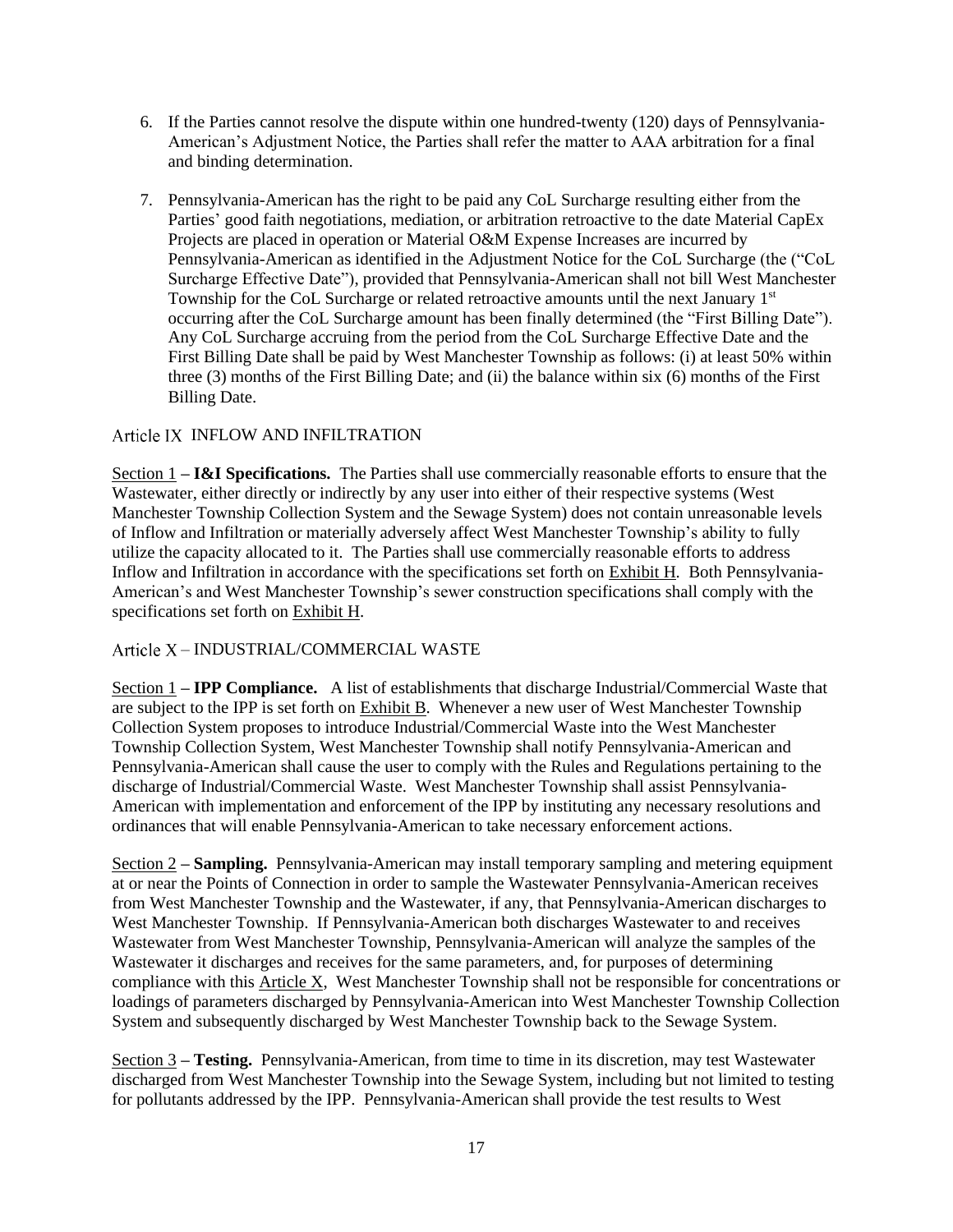Manchester Township upon completion. Pennsylvania-American will provide West Manchester Township with a split sampling, if requested by West Manchester Township, in order to have additional analytical testing. All costs associated with split sampling and additional analytical testing will be the sole expense of West Manchester Township.

Section 4 **– Analysis of Samples.** Samples of Wastewater discharged into the Sewage System from the West Manchester Township Collection System may be obtained and analyzed by the Parties at any place, at any reasonable time, in order to ensure compliance with the terms and provisions of this Agreement.

Section 5 **– Provision of Information by Pennsylvania-American.** Pennsylvania-American shall furnish or to cause to be furnished to West Manchester Township, all information requested by West Manchester Township, as appropriate, for determination of the character and strength of Wastewater discharged into the Sewage System or for any such PaDEP or US EPA reporting requirements.

Section 6 **– Provision of Information by West Manchester Township.** West Manchester Township shall furnish or to cause to be furnished to Pennsylvania-American all information requested by Pennsylvania-American for determination of the character and strength of Wastewater discharged from the West Manchester Township Collection System into the Sewage System or for any such PaDEP or US EPA reporting requirements.

Section 7 **– Exceedance of Capacity Allocation or Limitation.** The Parties agree that the Meter Locations and other sampling points selected by Pennsylvania-American will be used to determine if the Wastewater discharge exceeds the capacity allocation and limitations set forth in the IPP or violates any prohibition of the IPP. The Parties agree that compliance with the capacity allocation and limitations shall be determined on the basis set forth in Exhibit D. If a capacity allocation or limitation is exceeded, or a prohibition of the IPP is violated, Pennsylvania-American shall notify West Manchester Township thereof in writing within thirty (30) days. The Parties agree that West Manchester Township shall within six (6) months of receiving such notification from Pennsylvania-American, assist Pennsylvania-American in its enforcement steps by instituting and maintaining ordinances and resolutions that enable Pennsylvania-American to take enforcement actions, to reduce loadings to within the capacity allocation and limitations or assure compliance with the prohibitions of the IPP.

#### Article XI – MEDIATION

Section 1 **– Mediation and Procedures.** Upon the written request of a Party, any dispute or claim in law or equity arising out of this Agreement (other than matters addressed in Article VIII relating to CoL Surcharges) shall be submitted to neutral, non-binding mediation prior to the commencement of arbitration, litigation, or any other proceeding before a trier of fact. The Parties agree to act in good faith to participate in mediation and to identify a mutually acceptable mediator. If they are unable to agree upon a mediator, the Parties may, after twenty (20) days have elapsed from the date of the written request for mediation, petition the Court of Common Pleas of York County to appoint a mediator; provided, however, that issues within the primary or exclusive jurisdiction of the PaPUC shall in the first instance be referred to the Mediation Division of the PaPUC Office of Administrative Law Judge. Issues within the primary or exclusive jurisdiction of the PaPUC include, but are not limited to, quality of service, discrimination in service offerings, the Rules and Regulations and other PaPUC-approved tariff provisions, PaPUC-approved rates, and the like ("PaPUC Issues"). The Parties shall share equally in the costs, if any. If the dispute or claim is resolved through mediation, the resolution will be documented by a written agreement executed by the Parties. If the mediation does not successfully resolve the dispute or claim, the mediator shall provide notice to the Parties reflecting the same, and the Parties may then proceed to seek an alternative form of resolution to the dispute or claim in accordance with the remaining terms of this Agreement and other rights and remedies afforded by law.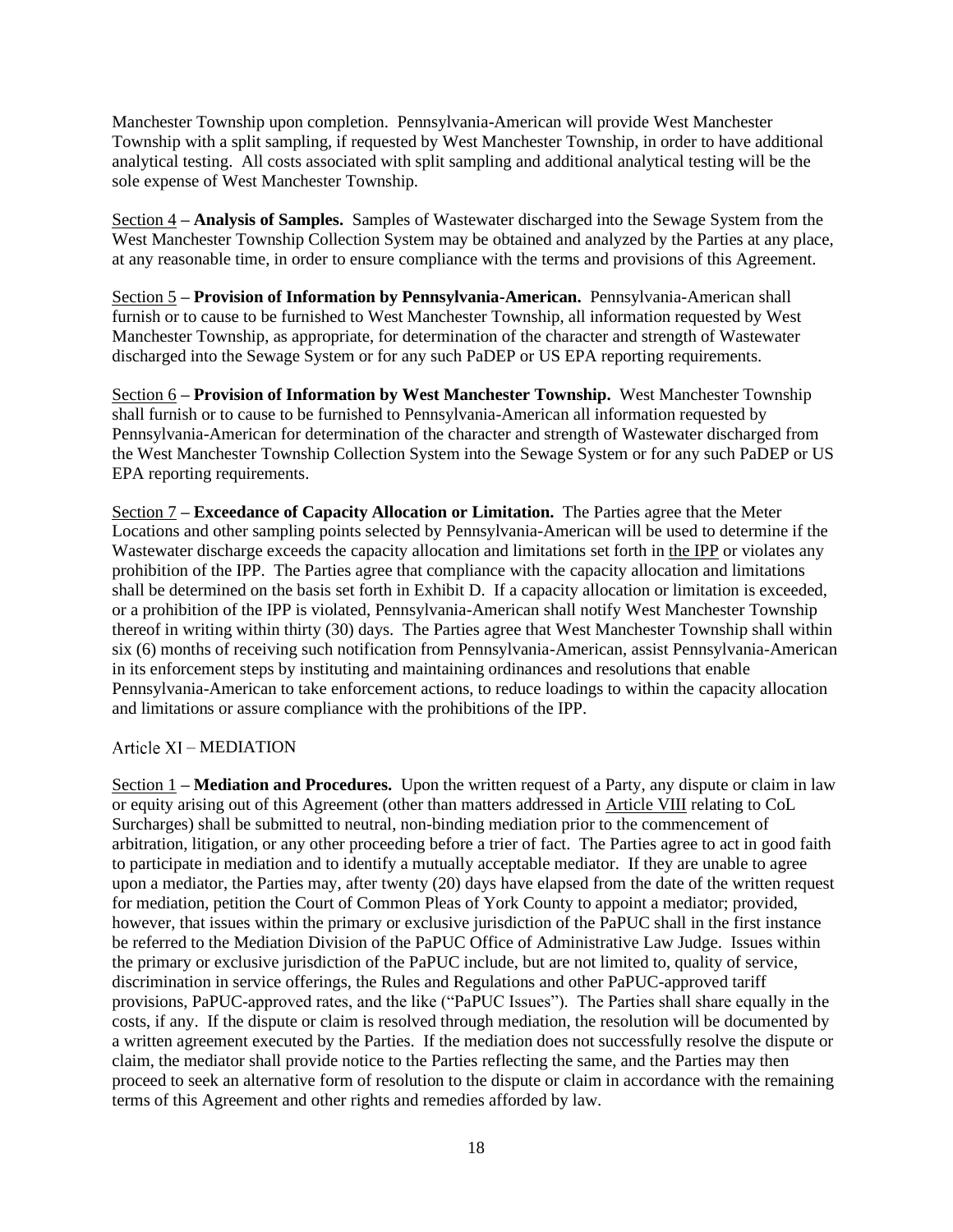Upon a Party's request for mediation and where PaPUC Issues are not involved, the Parties to the dispute shall have twenty (20) days to select a mediator. If the Parties cannot agree on a mediator within twenty (20) days and the mediator must be selected as set forth above, the Parties in dispute shall petition the Court of Common Pleas of York County for the appointment of a mediator within ten (10) days of the expiration of the initial twenty (20) day time period. After the selection of the mediator, the Parties shall submit to mediation for a period up to forty-five (45) days. If the dispute or claim is not resolved by the forty-fifth (45<sup>th</sup>) day after the selection of the mediator then the mediator shall provide notice to the Parties reflecting the same and the Parties may seek alternative forms of resolution as stated above; provided, however, that PaPUC Issues shall in the first instance be brought by a Party before the PaPUC.

## Article XII - MISCELLANEOUS

Section 1 **– Governing Law.** The laws of the Commonwealth of Pennsylvania (without giving effect to its conflicts of law principles) govern all matters arising and relating to this Agreement, including torts. Except for PaPUC issues, any cause of action arising under or related to this Agreement, after any mediation is held in accordance with Section 1 of Article XI, shall be brought in the Court of Common Pleas of York County.

Section 2 **– Connected Municipalities Meeting.** After the Effective Date and during the Term, the Parties shall continue to conduct the quarterly Connected Municipalities Meeting currently utilized by West Manchester Township, the Connected Municipalities and the City of York. Pennsylvania-American shall organize and conduct the Connected Municipalities Meeting in such a manner to provide an opportunity for periodic discussion at least on a quarterly basis to review and consider recommendations on all matters relating to this Agreement and the provision of Wastewater treatment services. Upon reasonable notice, West Manchester Township or Pennsylvania-American may call a Connected Municipality Meeting.

Section 3 **– Most Favored Nation.** Except any agreement or modification with the Township of Springettsbury and where Pennsylvania-American discounts its charges in order to obtain new or additional Wastewater flow from another of the Connected Municipalities pursuant to Section 5 of Article III, Pennsylvania-American shall not enter into any additional agreements, or modify any existing agreements with any existing or future bulk customer related to accepting, treating and disposing of wastewater at the Sewage System that has the effect of establishing rights or otherwise benefiting other bulk customers in a manner more favorable in any respect to that bulk customer than the rights and benefits established in favor of West Manchester Township by this Agreement, unless, in every case, West Manchester Township has been provided with the same rights and benefits. This provision shall not apply to rates set by the PaPUC for other bulk customers.

Section 4 **– Waiver.** The failure of any Party to insist upon strict performance of this Agreement or any of the terms or conditions thereof shall not be construed as a waiver of any of its rights hereunder.

Section 5 **– Integration.** This writing constitutes the entire Agreement between the Parties, and there are no other representations or agreements, verbal or written, other than those contained the Agreement. This Agreement supersedes any prior agreements relating to the subject matter hereof in their entirety.

Section 6 **– Notices.** All notices, requests, reports, other communications and approvals required or permitted by this Agreement must be in writing, state specifically that they are being given pursuant to this Agreement and be addressed as follows: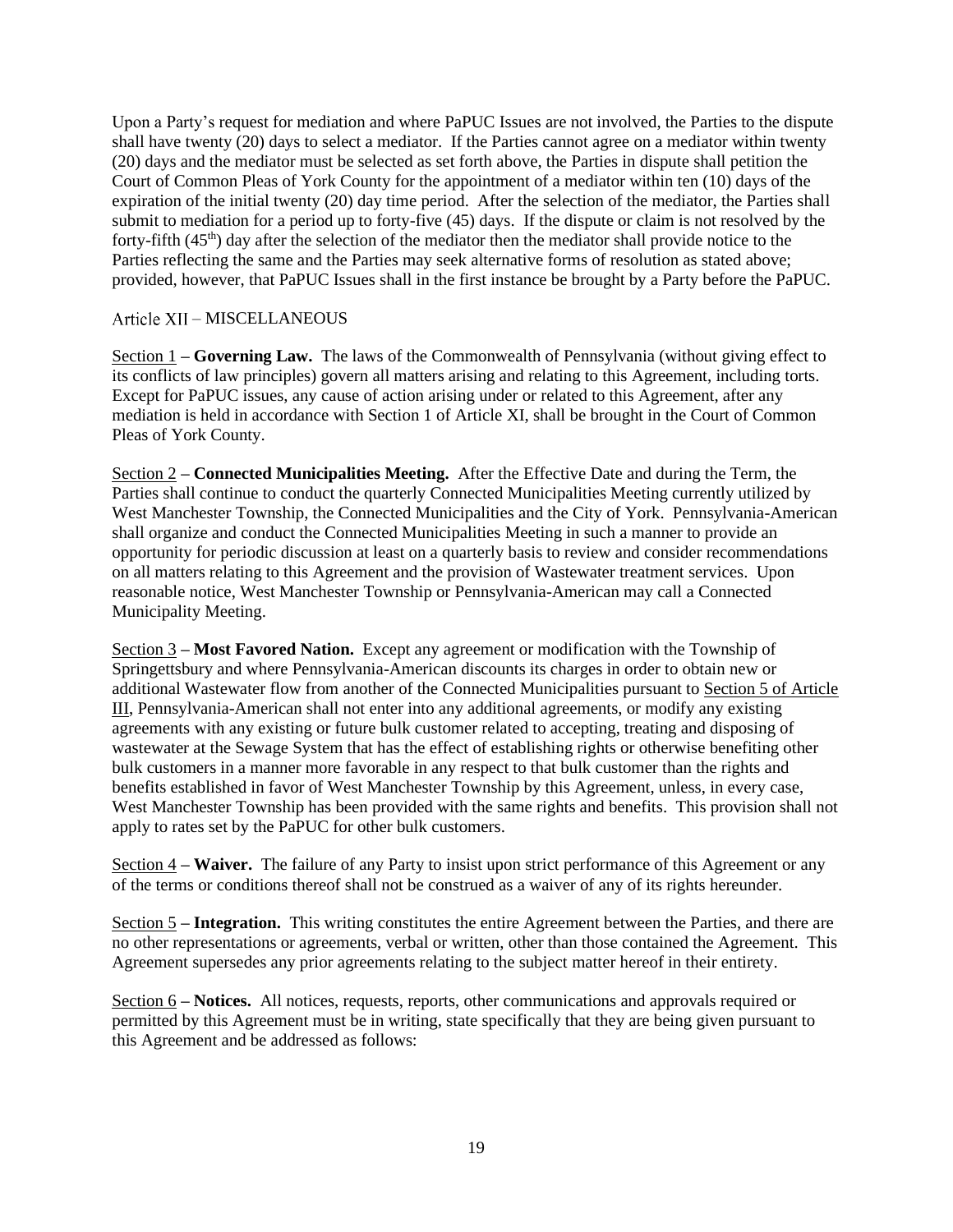Pennsylvania-American Water Company 852 Wesley Drive Mechanicsburg, PA 17055 Attention: General Counsel

Township of West Manchester 380 East Berlin Rd. York, PA 17408

or such other persons or addresses as a Party may from time to time designate by written notice to the other Party. A notice, other communication or approval is deemed to have been sent and received (i) on the day it is delivered, or if such day is not a Business Day or if the notice is received after ordinary office hours (time or place of receipt), the notice, other communication or approval is deemed to have been sent and received on the next Business Day, or (ii) on the fourth Business Day after mailing if sent by United States registered or certified mail.

Section 7 **– Counterparts.** This Agreement may be executed in any number of counterparts which, taken together, is one and the same agreement. This Agreement becomes effective when it has been executed by each Party and delivered to both Parties. To evidence the fact that it has executed this Agreement, a Party may send a copy of its executed counterpart to the other Party by electronic mail or facsimile transmission. Such Party is deemed to have executed and delivered this Agreement on the date it sent such electronic mail or facsimile transmission. In such event, such Party shall forthwith deliver to the other Party an original counterpart of this Agreement executed by such Party.

Section 8 **– Severability.** The invalidity or unenforceability of any portion or provision of this Agreement shall in no way affect the validity or enforceability of any other portion or provision hereof. Any invalid or unenforceable portion or provision shall be deemed severed from this Agreement and the balance of the Agreement shall be construed and enforced as if the Agreement did not contain such invalid or unenforceable portion or provision. If any such provision of this Agreement is so declared invalid, the Parties shall promptly negotiate in good faith new provisions to eliminate such invalidity and to restore this Agreement as near as possible to its original intent and effect.

Section 9 **– Amendment.** No provision of this Agreement may be amended, modified or waived except by an instrument in writing signed by the Parties; provided that no amendment, modification or waiver may affect the rights, duties and obligations of the Parties hereunder without their prior consent.

Section 10 **– Successors and Assigns.** This Agreement is binding on the Parties and on their respective successors, heirs and assigns.

Section 11 **– PaPUC Approval.** The Parties acknowledge that this Agreement will not be effective until the PaPUC issues a certificate of filing or otherwise approves this Agreement pursuant to Section 507 of the Pennsylvania Public Utility Code, 66 Pa. C.S. § 507. Pennsylvania-American will file a copy of this Agreement with the PaPUC and the Parties shall cooperate in good faith to obtain a certificate of filing or approval in a timely fashion. The Parties further acknowledge that amendments to this Agreement must be filed with the PaPUC under Section 507.

*[Remainder of Page Left Blank Intentionally]*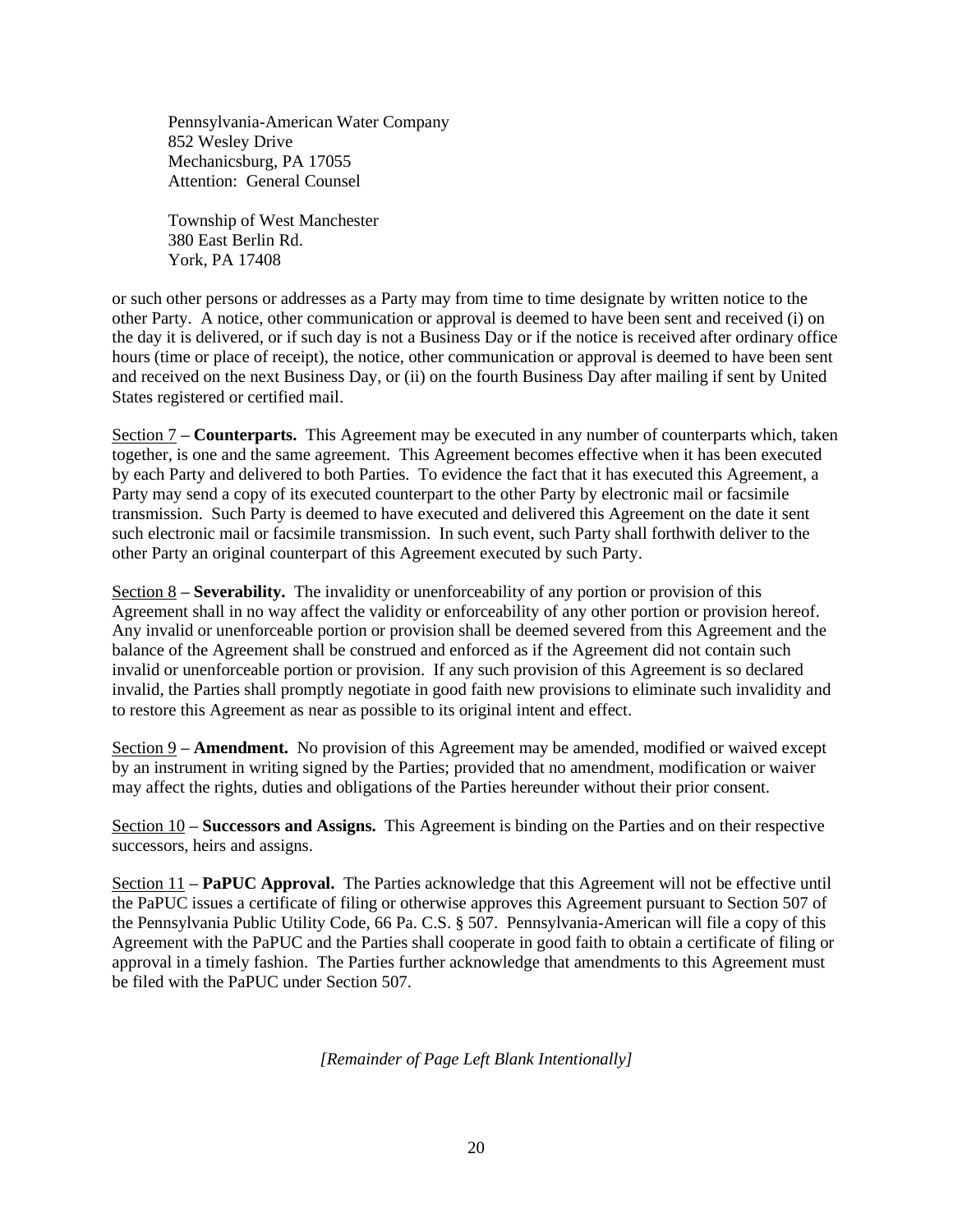IN WITNESS WHEREOF, the Parties have executed, or caused to be executed by their duly authorized representatives, this Agreement on the date first above written.

| <b>TOWNSHIP OF WEST MANCHESTER</b>                        | PENNSYLVANIA-AMERICAN WATER COMPANY |
|-----------------------------------------------------------|-------------------------------------|
| By:<br><u> Andrewski program (* 1958)</u>                 |                                     |
|                                                           |                                     |
| Title: $\frac{1}{\sqrt{1-\frac{1}{2}} \cdot \frac{1}{2}}$ |                                     |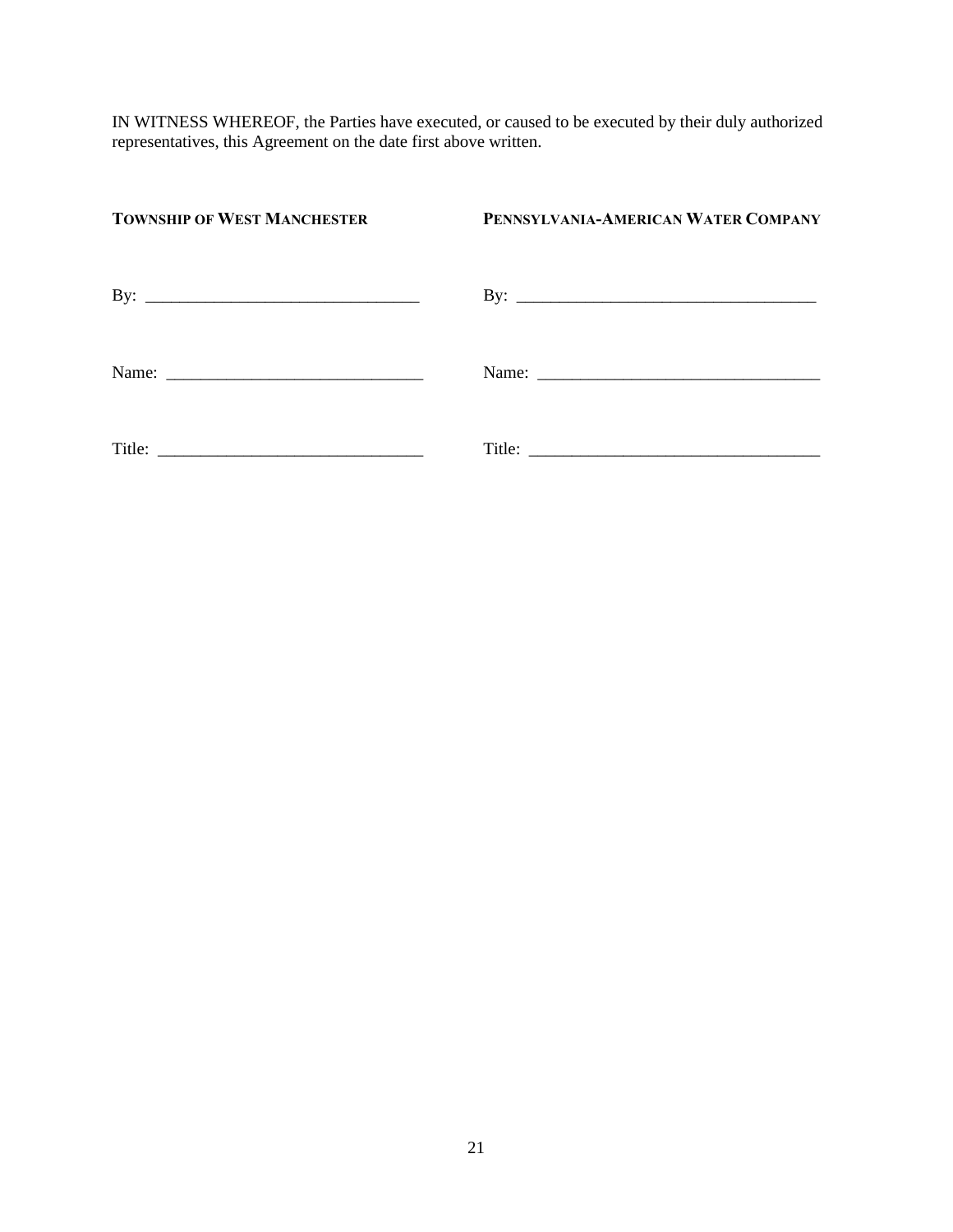Exhibit A – Points of Connection, System Map and Meter Connections (**CONFIDENTIAL PUBLIC UTILITY SECURITY INFORMATION**)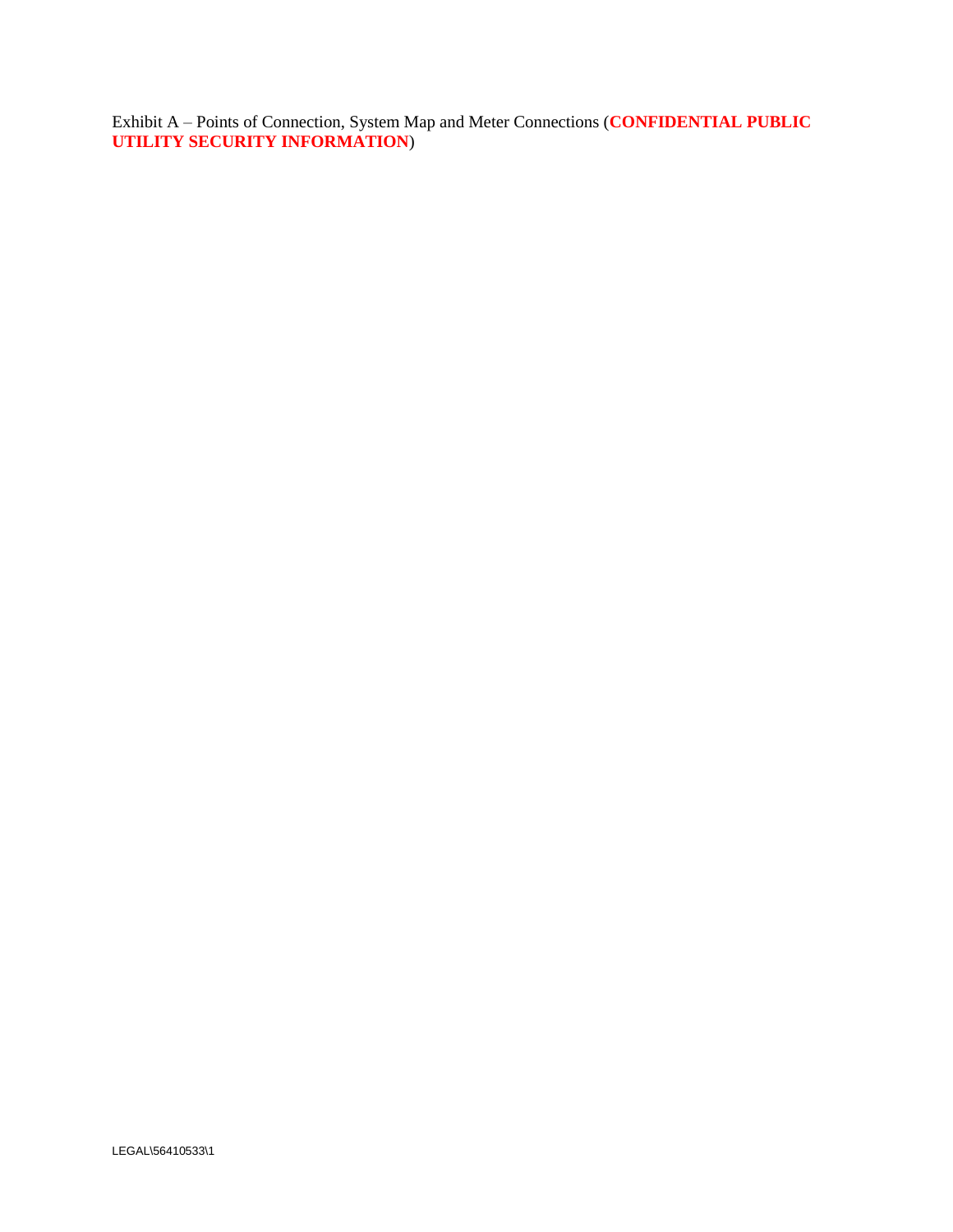Exhibit B – IPP Establishments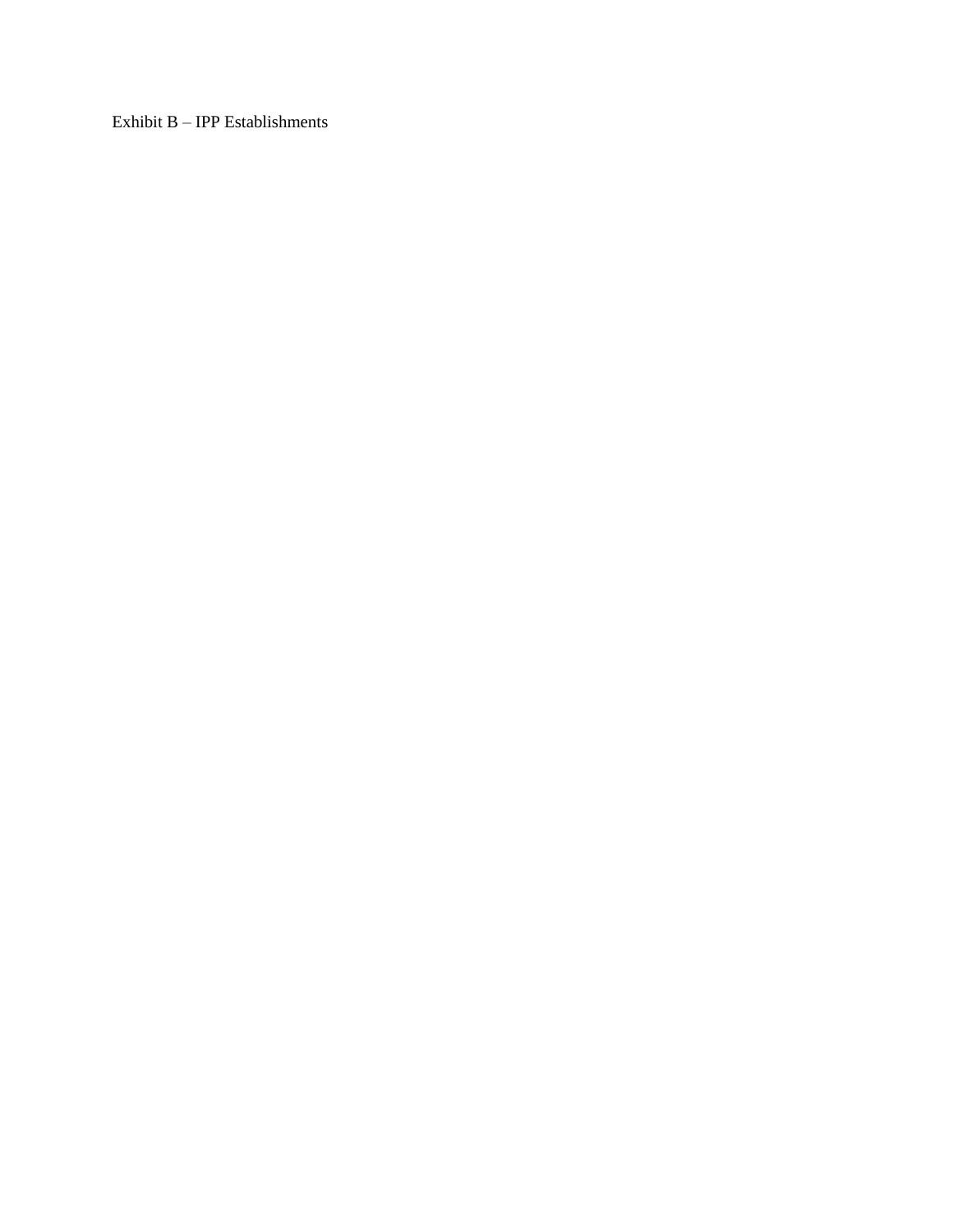Exhibit C – Pennsylvania-American Water Company's Rules and Regulations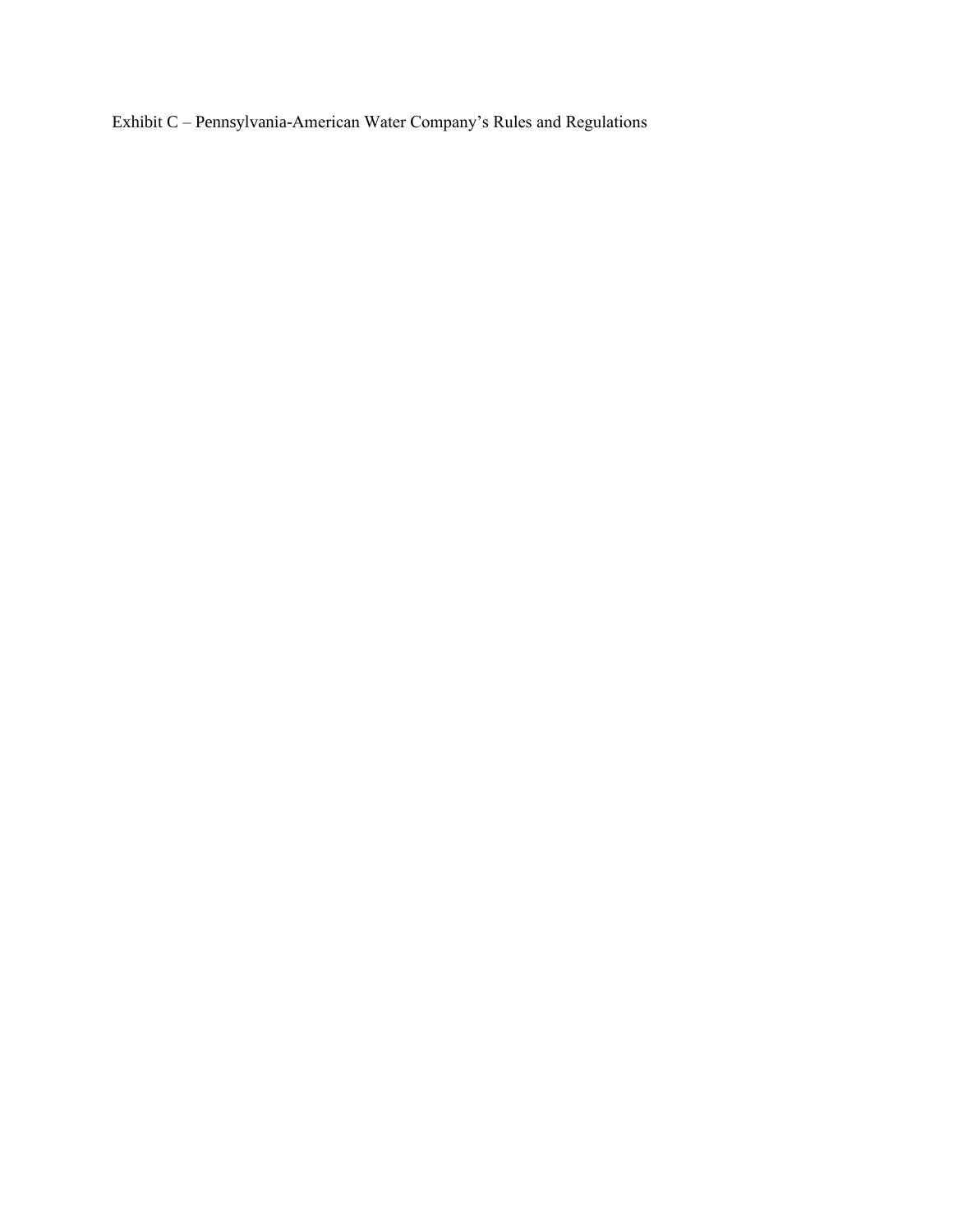Exhibit D – Capacity Allocation and Limitations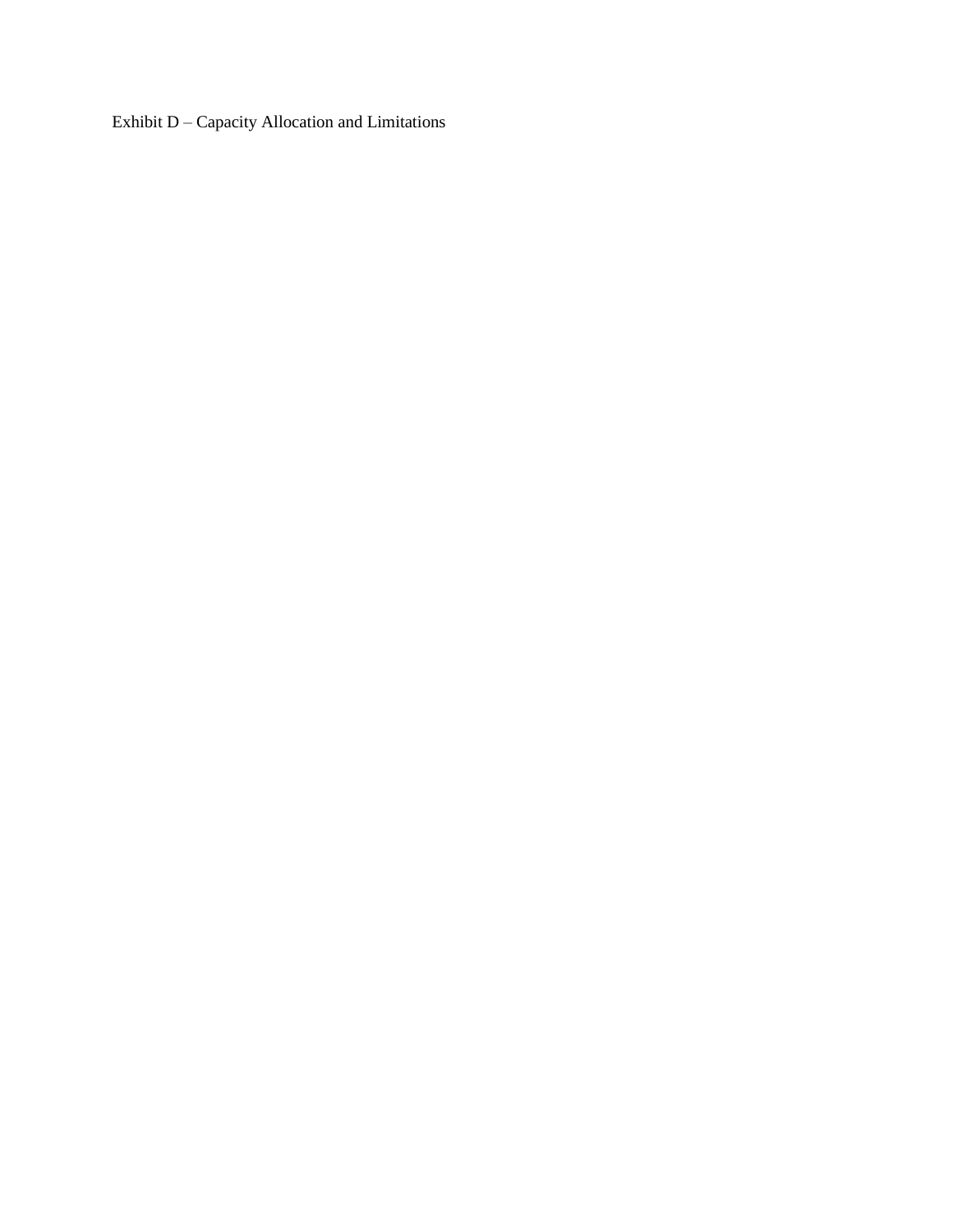Exhibit  $E -$  Laterals and Mains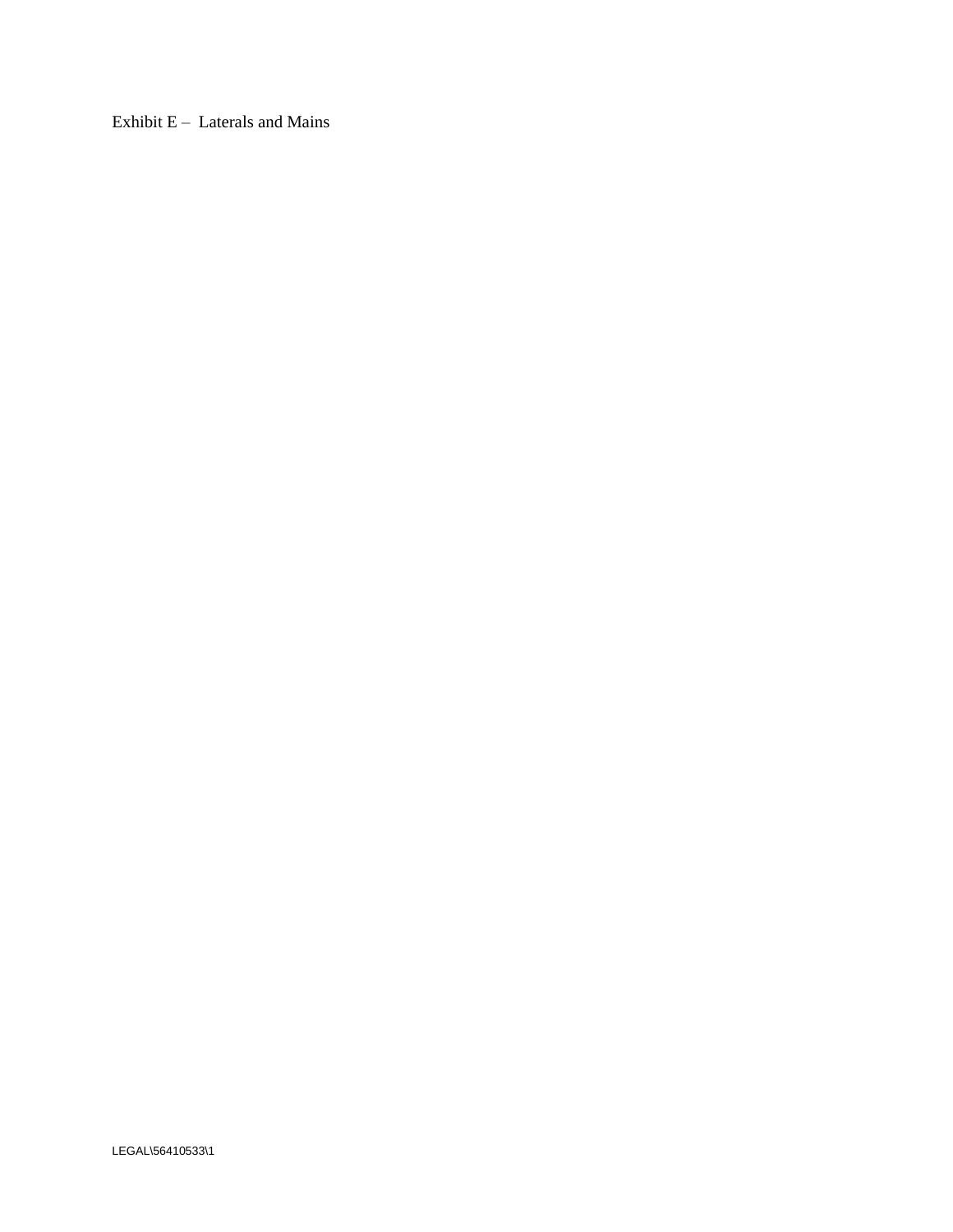Exhibit F – Certificate of Insurance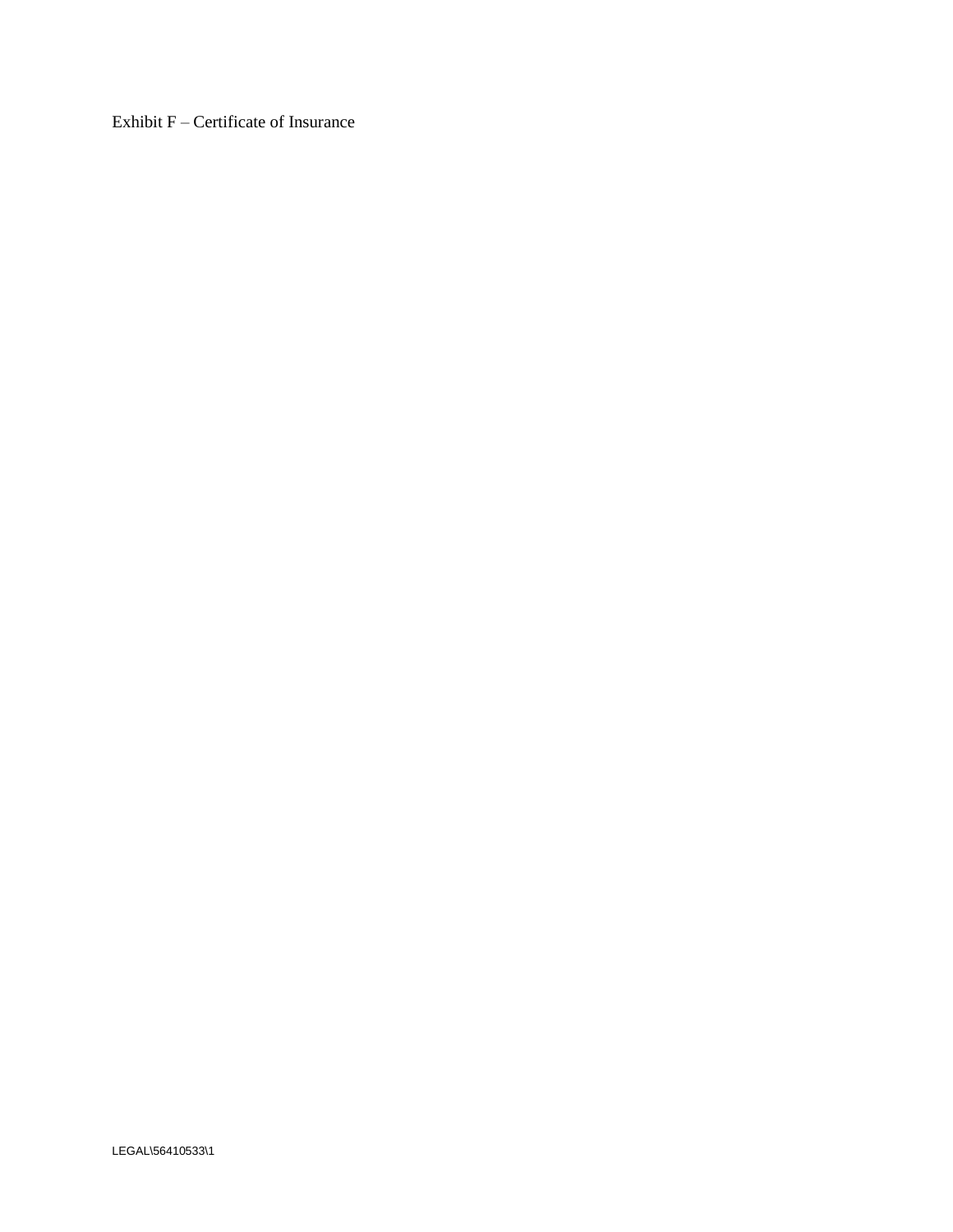Exhibit G – Sample Sewer Usage Charges